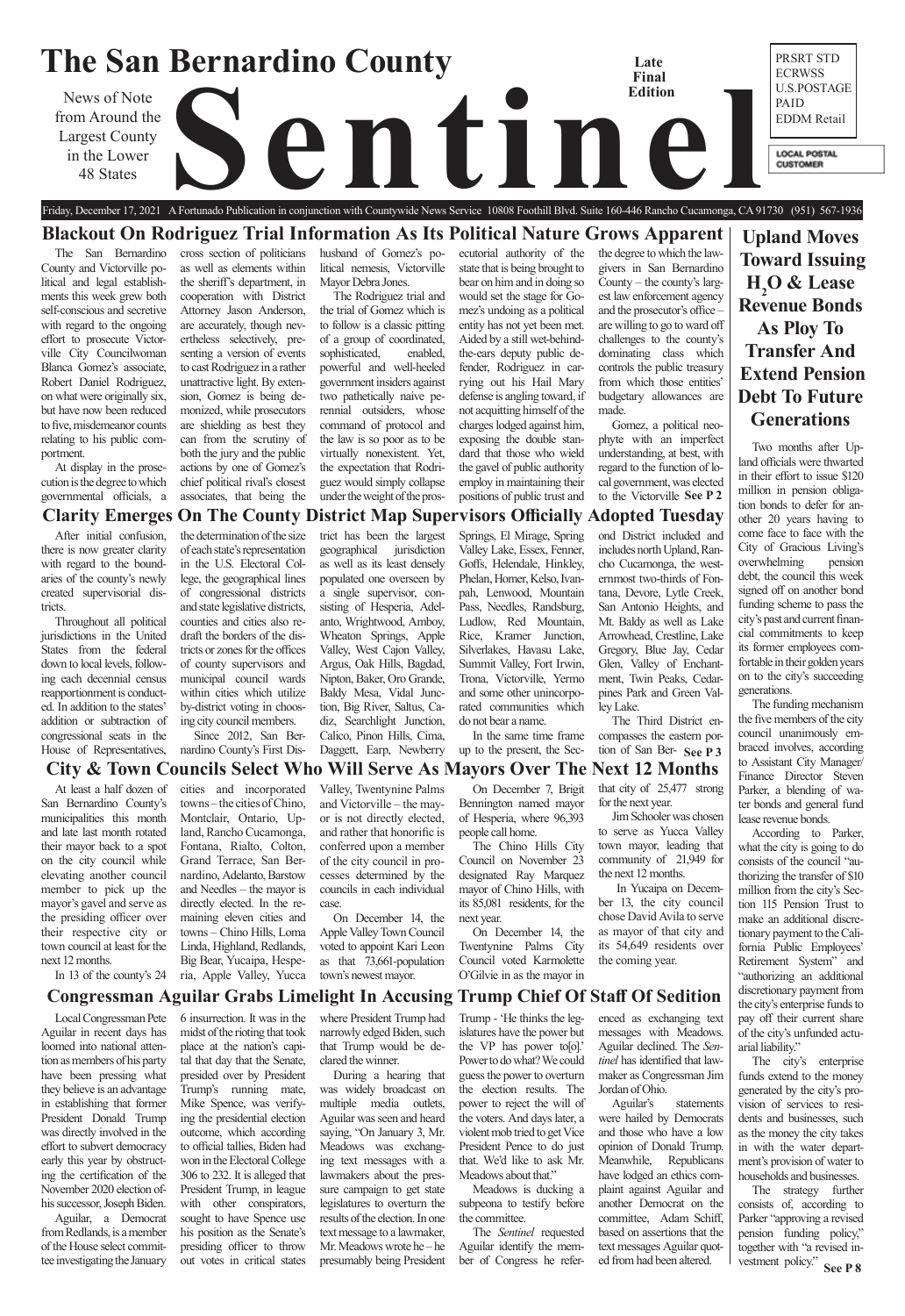## **San Bernardino County Sentinel Page 2**

### **The San Bernardino County**

**Sentinel** Published in San Bernardino County. The Sentinel's main office is located at 10788 Civic Center Drive in Rancho Cucamonga, CA 91730 A Fortunado Publication in conjunction with Countywide News Service Mark Gutglueck, Publisher

## **Call (951) 567-1936 to learn of locations where the Sentinel is available or to provide news tips**

# **Alleging Racism Left & Right, Gomez Burned Multiple Bridges In Victorville** *from front page*

*Continued on Page 7*

*10808 Foothill Blvd., Suite 160-446 Rancho Cucamonga, CA 91730 SBCSentinel@yahoo.com Legal Notice Department 909 957 9998 Message Line 909-276 5796*

## **Friday, December 17, 2021**

City Council in 2016. A Democrat and social activist convinced that Hispanics have been historically oppressed by the white population in California and elsewhere in the United States, she was intent on crusading for the enablement and ascendancy of Latinos and Latinas at each turn. With a chip on her shoulder that is an outgrowth of her belief that the Anglos are inveterately intent on exploiting Hispanics at every opportunity, she routinely takes recourse in accusing those taking issue with her efforts and approach of having racist motivation. Complicating the situation in general is that the position to which she was elected – the Victorville City Council – is a panel of relatively modest authority in comparison to her grand political objectives, one that is dedicated to overseeing municipal government in Victorville, with its most notable reach being the ultimate authority on local land use decision and having last say with regard to the city's budget. Gomez's focus was elsewhere, as she was intent on promoting the interests of Hispanics, and crusading against the injustices – within the legal system, economically and at large – she was convinced were being perpetrated against disadvantaged minorities by the white establishment.

Victorville was a poor venue for such a crusade. Together with the City of Colton, Victorville stood as one of two of the counties 24 municipalities historically – at least going back over the previous 45 years – in which not only had the sleeping Hispanic political giant awakened but where the community at large had embraced and enabled its Latino element to be assimilated into the governmental and larger social structure. In 1976, when Victorville had formed what was for all intents and purposes its first modern professional fire department, shedding the essentially volunteer fire department that had come into being first in 1926 and which was assimilated by the city upon its 1962 incorporation, it had turned to Rudolfo Cabriales, a onetime border patrol agent with the Immigration and Naturalization Service who

had transitioned to a career as a firefighter in his hometown of Calexico before rising to become the fire chief of Coachella in Riverside County. Victorville officials convinced Cabriales to relocate to Victorville and become the city's first bonafide fire chief. In the 24 years before Gomez was elected, Victorville had elected to its city council, which was during that nearly quarter of a century the most stable of city/town councils in the county with least amount of council member turnover, five Hispanic members - Felix Diaz, Angela Valles, Gloria Garcia, Eric Negrete and Cabriales after he had retired as fire chief. Two years after Gomez was elected, the city elected another Hispanic council member, Rita Ramirez. And two years later, when Gomez was reelected, another Latina, Elizabeth Becerra, was elected to the council. Neither Gomez nor anyone else could credibly assert that Hispanics in Victorville had been politically disenfranchised. What was more, those Latinos and Latinas who had made it onto the council, or a majority of them, were members of the city's dominant Republican political establishment. Every bit as much as their white counterparts, Cabriales, Valles, Garcia, Negrete and Becerra were not just members or even members in good standing of the Victorville's GOP vanguard but leaders within that establishment. Theirs was an approach that called for policies that limited government interference with, and allowed expansion of, the private sector as means of enhancing the community's economic development to provide entrepreneurial and employment opportunities across the board, enabling business owners and their employees to prosper. This clashed with the Democratic approach, which entailed substantial governmental regulation of businesses, holding her in particular

higher taxation and what most Republicans considered to be a too-expensive and cumbersome social welfare system that placed burdens on small businesses that greatly increased their chances of failure.

Nearly from the outset of her tenure in office, Gomez clashed with all of her fellow and sister officeholders. The situation was exacerbated by Gomez's oftentimes antagonistic and contentious style often involving provocative acts, as when she draped herself in a Mexican

### flag during a council meeting. Even more than this put her at odds with the Anglo members of the council, it really rubbed the Hispanic Republican members of the city council the wrong way. Gloria Garcia, who was mayor throughout Gomez's entire first term on the council, and former Councilman Eric Negrete, who was on the council for the first two years Gomez was a council member, along with current Councilwoman Elizabeth Becerra all consider Gomez's tactics embarrass-

ing and counterproductive,

contempt. Garcia as mayor had continual confrontations and showdowns with Gomez, whose lack of knowledge and respect for parliamentary protocol formed the basis of multiple heated exchanges with the mayor, and occasions where Garcia called upon deputies with the sheriff's department, who served in the capacity of sergeants-at-arms during council meetings, to forcibly remove Gomez from the council dais and the meeting chamber.

 In 2020, with 22 candidates vying for three positions on the council up for election/reelection, Garcia failed to gain reelection, while the voters retained Gomez. Thereafter, the council in choosing from among its ranks a new mayor, bypassed Gomez, despite the considerations that at that point she was the longest serving member of the council and that tenure on the council was traditionally a criterion in conferring the honorific of mayor on one of the council members. The mayor's gavel was instead presented to Debra Jones, who was elected to the council in 2018, two years after Gomez's maiden election. Like Garcia before her, Jones as mayor has had a testy relationship with Gomez.

Elected to the Victorville City Council along

with Jones in 2018 was Rita Ramirez. Ramirez is a Democrat. On some issues, Ramirez was in consonance with Gomez, and Ramirez's presence on the council to a degree reduced Gomez's isolation. In the 2020 election, the voters returned Gomez to office, while turning Garcia out. Also elected in 2020 were Leslie Irving, a Democrat, and Becerra, a Republican. For the first time in more than a generation, the Democrats, in December 2020 after the new members of the council

were sworn in, were in ascendancy on the Victorville City Council. That circumstance proved short-lived, as Ramirez, who had injured her foot in a December 2019 fall in which internal bruising occurred but initially went undetected, was forced to undergo a series of foot and then lower leg amputations in early 2020 and had thereafter been brought by her grown son to the family's vacation home in Twentynine Palms to recover. Based upon Ramirez's failure to attend an extended number of council meetings, she was voted off the council in March of this year, on a 3-to-2 vote, with Jones, Becerra and Irving prevailing and Ramirez and Gomez dissenting. Since that time, the council has remained at four-fifths strength, as Republicans Jones and Becerra are not willing to accept any Democrat Irving and Gomez would support and Irving and Gomez are unwilling to put into office any Republican whom Jones and

Becerra might support. Despite the low regard Gomez is held in by her council colleagues, her message has nevertheless resonated with a cross section of the community, which redounded to her 2020 re-

election to the council.

At present, 27,489 or 44.2 percent of Victorville's 62,226 voters are registered as Democrats, while 14,620 or 23.5 percent are registered Republican and 13,779 or 22.1 percent express no party affiliation. The remaining 10.2 percent of the city's voters identify as members of the Peace & Freedom, American Independent, Green, Libertarian or other more obscure political parties. Despite the substantial voter registration advantage the Democrats have over them, Republicans in Victorville, as elsewhere in the county, have continued to remain politically viable and ascendant by outhustling the Democrats, better and more sophisticated party and campaign organization, superior fundraising efforts and more aggressive campaigning during election season, stronger appeals to independent voters and concentrated efforts to drive Republican voters to the polls or to vote by mail, such that Republican voter turnout is roughly twice that of Democrats or better. In the face of all of this, Gomez has nevertheless found a niche in Victorville, and she has a coterie of supporters who can be counted upon

to turn out at public events and meetings, closing ranks with her and fending off the occasional attacks vectored at her from her opponents or those who have taken umbrage at the way she conducts herself.

Among those is Rodriguez, who had become, by early this year, a mainstay at city council meetings.

As events fell out, the manner in which Gomez and Rodriguez, as one of her primary political supporters, conduct themselves presented Gomez's opponents an opportunity to take her down a peg or two.

On June 2, on the premises of the Panera Bread bakery-café at 11838 Amargosa Road in Victorville while both Gomez and Rodriguez were having lunch there, Rodriguez, somewhat ill-advisedly, began vaping. Things grew confrontational when an employee asked him to step out of the café because neither smoking nor vaping is allowed indoors at commercial establishments in Victorville. Sheriff's deputies soon arrived, and amidst Gomez making a patented claim of racism while using her cell phone to videotape the incident and Rodriguez declining to identify himself to the responding officers, both Gomez and Rodriquez were detained by the deputies, Rodriquez for "trespassing" by having vaped and Gomez for "assault," by having videotaped the Panera Bread employees. The sheriff's department provides contract law enforcement services to the City of Victorville as its de facto police department. Gomez phoned Victorville Sheriff's Station Captain John Wickum, to complain about the treatment she and Rodriguez had been subjected to. Both Gomez and Rodriguez, who had been handcuffed and placed into a sheriff's vehicle until he

was released upon deputies succeeding in identifying him, were cited but not taken into custody.

On July 6, during the Victorville City Council meeting, a fracas broke out when city officials became warily regardful of Rodriguez, and Mayor Debra Jones called for the San Bernardino County Sheriff's deputies who were on standby to maintain order at the council meeting to take action, to which Rodriguez reacted vocally and loudly. As a consequence, he was forcefully removed from the council chambers by the deputies on the scene.

On July 20, while she was presiding over that evening's council meeting, Mayor Jones objected to Rodriguez, who was wearing a hat and what appeared to be a ski mask while sitting near Jones' husband in the gallery within the council chamber, using a device to video-record the meeting. The circumstance was complicated by the consideration that Jones' husband was also, apparently, recording the meeting, which was remarked upon by City Attorney Andre de Bortnowsky. Gomez, sitting at her position on the council dais to Jones' right with Councilwoman Irving between them, was also using a camera to video-record. Mayor Jones vectored sheriff's deputies to Rodriguez, after which a confrontation between deputies and Rodriguez ensued, with Gomez making verbal note that Mr. Jones was not being dealt with by deputies in the way in which Rodriguez was, and that she had herself video-recorded that discrepancy. When Gomez left her place at the council dais to move into the gallery, an altercation with deputies took place, and both she and Rodriguez were arrested.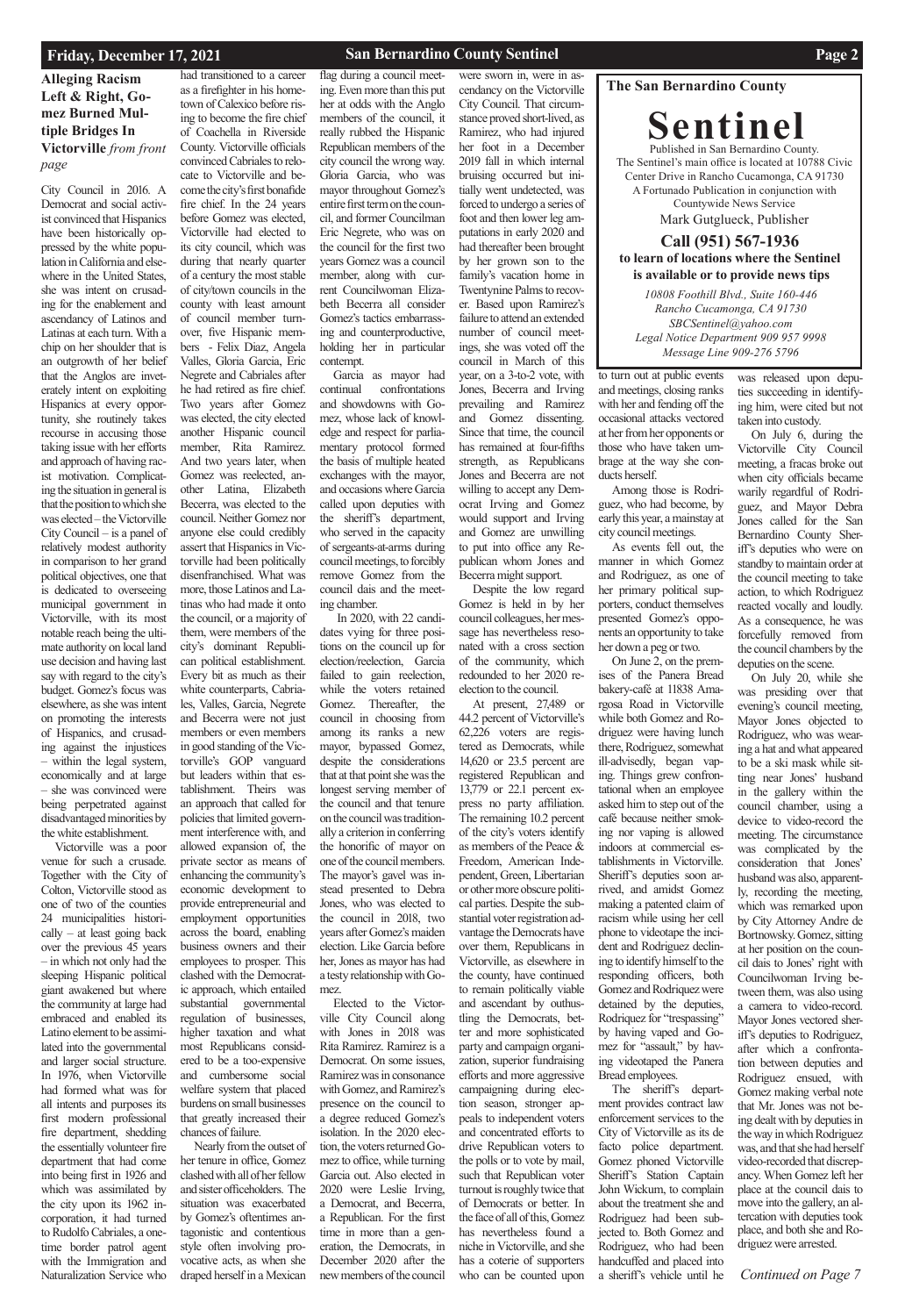# **Friday, December 17, 2021** <sup>1</sup> **San Bernardino County Sentinel Page 3**

# **County's 1st, 2nd, 3rd & 5th Districts Making Substantial Boundary Shifts Operation** *from front page*

nardino, Grand Terrace, Loma Linda, Highland, Redlands, Yucaipa, Big Bear Lake, Angeles Oaks, Yucca Valley, Twentynine Palms and Barstow.

The Fourth District extends to Chino Hills, Chino, Ontario, Montclair and the southern portion of Upland, as well as Guasti, Los Serranos, Carbon Canyon, Tres Hermanos Ranch, Prado and Frontera.

The Fifth District, the county's smallest geographically and most densely populated, consists of Colton, east Fontana, Rialto, San Bernardino, Bloomington, El Rancho Verde, Glen Helen, Arrowhead Farms, Muscoy, Little Third and Rosena Ranch.

 Though the county's governmental structure made a public show of involving the public in the effort to draft a district map, holding 18 public meetings at various places around the county to allow a geographically diverse participation in hashing out the new districts, in the end the multiple districting and mapping proposals put forth by a number of county residents were given short shrift and the options for redistricting taken most seriously by the board of supervisors were three generated in-house by the county with the assistance of a county consultant, Northern Californiabased Redistricting Insights. Indeed, one of those three was never in the running either, as a clear majority of the county board of supervisors by the end of October was gravitating toward accepting the map ultimately chosen, one known as Map 2 Version 2, while entertaining the concept of going with Map 3, which essentially was a replication of the currently existing districts with some relatively small changes. The board of supervisors essentially did not allow itself to get bogged down in considering the minutiae of the various map submissions and then comparing and contrasting them to arrive at an in-depth conclusion as to their relative merits because doing so would have been so intensive of an effort that it would have made it unlikely that the board of supervisors could

conclude the process by December 15. If the board did not adopt a specific map by that date, then the drawing of the maps would have fallen under the purview of the San Bernardino County Superior Court.

In addition, the setting of the map would necessarily involve the county surveyor's office, and for that department to complete its work, roughly ten days of knowing the precise boundaries set by the board was needed. Thus, the action taken this week, based on a decision made last week, on December 7, was foreordained, such that there was no prospect that the board would vote any other way than it did.

The First District yet encompasses Hesperia, Apple Valley, Victorville, Adelanto, Wrightwood, Oak Hills, Four Corners, Helendale, Silverlakes, Oro Grande, Baker, Trona, Kelso and Zzyxx, the northernmost portion of the county and much of the county lying north of Highway 40 with the exception of Barstow and a few relatively small desert communities.

North Upland, Rancho Cucamonga, all of Fontana, San Antonio Heights, Lytle Creek and Mount Baldy are located within the new Second District.

Grand Terrace, east San Bernardino, Redlands, Yucaipa, Yucca Valley, Twentynine Palms, Needles, Barstow, Devore, Lenwood, Amboy, Daggett, Yermo, Ludlow, Cadiz, Danby, Essex, Fenner, Harvard, Newberry Springs, Loma Linda, Big Bear Lake, Lucerne Valley, Johnson Valley, Cedarpines Park, Lake Gregory, Crestline, Lake Arrowhead, Blue Jay, Twin Peaks, Valley of Enchantment, Cedar Glen, Arrowbear, Angeles Oaks and Forest Falls are in the new Third District.

Chino Hills, Chino, Montclair, Ontario and lower Upland fall within the new Fourth District, as

do Guasti, Prado, Frontera, Carbon Canyon and Tres Hermanos Ranch.

Rialto, Colton, a major portion of San Bernardino, Bloomington, El Rancho Verde, Arrowhead Farms, Muscoy, Little Third and Rosena Ranch remain in the new Fifth District.

The map was approved with the support of supervisors Cook, Rowe, Hagman and Baca and over the objection of Supervisor Rutherford. Rutherford said she had to "respectfully disagree" with the sentiment expressed by her colleagues, in particular Cook, as well as with Fontana Mayor Acquanetta Warren and Fontana Councilman Pete Garcia, who had called for ensuring that the new district map kept cities – in particular Fontana – in the same district rather than splitting them between two districts. At the November 16 board of supervisors meeting, Rutherford said, "When you are talking about a city having power and control and being united, that's why you have city boundaries. But our job up here  $-$  the

Goffs, which covers an extensive geographical area, falls in both the First and Third districts.

Geographically speaking, the First District has historically been the county's largest district, encompassing all, or virtually all of the county's Mojave Desert expanse. It remains the county's largest district land-wise, but just barely. The redistricting effectuated in 2012 cut the Third District in on a goodly portion of the desert. With the redistricting going into effect next year, the Third District will now claim roughly 40 percent of the county's desert. The Fifth District will remain the county's smallest district geographically.

For the last ten years, the First District encompassed 15,753 of the county's total 20,105 square miles, accounting for 78.3 percent of the county's total land. Next year it will be reduced to 10,063 square miles, just a tad over half – roughly 50.05 percent – of the county's land mass.

five of  $us - is$  to represent unincorporated populations because for the most part the decisions we make on this board don't affect residents of your city. We govern the county services that serve everybody in the county, but we don't make the decisions about your city laws. We, the county, is not what makes Fontana a unique and distinct community from any other. You do that in the city. You make it distinct. Our job as a supervisor – and I came off the Fontana Council, so I know what it is to represent Fontana as a city and now at the county level. My concerns about the maps are to make sure the unincorporated residents of San Bernardino County have good voices on this board regardless of who the five people sitting here are, that the maps are drawn such that there is a significant enough unincorporated population in each district to make sure that unincorporated residents have their needs served up here. I believe that is accomplished in Map 3 much more than in Map 2. My concerns are not only about the Fontana issue but even more so for the Rim of the World communities."

The Third District, presently the county's second largest district in size at 3,807 square miles, currently composes 18.93 percent of the county's territory. It will more than double in size and actually go a good way toward tripling its expanse, growing to 9,640 square miles. Thus, the Third District will account for near 47.95 percent of the county's real estate, including urban areas, mountains and desert.

The Second District, which for ten years has been by a comfortable margin the third-largest district at 333 square miles, was given a sizable trimming to fit within next year's district map, losing its claim to the expanse on the eastern side of the San Bernardino Mountains. It now stands at 174 square miles.

Supervisor Rowe, whose Third District is to subsume the Rim of the World communities from Rutherford's Second District, at the November 16 meeting offered what she said was a "volley" to Rutherford's statement.

"In our redistricting commission meetings – all 16 that took place – we heard from our mountain residents that they wanted to be one, so based on that public testimony for this – and we did go through the redistricting process – if we were going to adopt Map 3, I'm not sure why we wouldn't have just adopted Map 3 outright and why we went through the redistricting process to have the outside influence of not only the commissioners but our public. So, they did provide the two maps. The third map was added late, so I can make an argument for both sides, but our general public at those meetings came out and said they wanted one voice for the mountain. So, with that spirit in mind that, it would be Map 2."

The Fourth District, presently at 139 square miles, remains as the fourth largest or second smallest district after picking up two square miles, such that it now extends to 141 square miles.

The Fifth District, at this time the smallest of the five districts at 121 square miles,

will pick up 13 square miles when the new map goes into effect, but yet remains the most compact of the five county supervisorial jurisdictions at 134 square miles. Ideally, the goal has always been that the districts each account for one -fifth, 20 percent, of the county's population, a target that is very difficult to achieve. In 2012, the population in the First District stood at 391,385; the Second District was home to 418,604 people; the Third District accounted for 406,395; the Fourth District had 411,309 inhabitants; and the 407,480 resided in the Fifth District.

Next year, the redrawn First District will have roughly 430,041 dwelling within its confines; the Second District will number some 441,285 constituents; the Third District will boast 431,037 residents; 440,910 will call the Fourth District home; and the Fifth District will be 436,879 strong.

According to the county's redistricting consultant, Matt Rexroad, the population deviation among the various districts is 2.6 percent, which falls under the maximum 5 percent which the office of county counsel, the county's stable of in-house lawyers, said was the maximum deviation it was believed the county could justify in court if the map were to be legally challenged.

While the current board members – First District Supervisor Paul Cook, Second District Supervisor Janice Rutherford, Third District Supervisor Dawn Rowe, Fourth District Supervisor Curt Hagman and Fifth District Supervisor Joe Baca Jr. – will continue to represent the districts to which they were most recently elected for the time being, the new districts will be in effect for the June 2022 supervisorial elections, when the Second and Fourth District supervisorial positions are to be contested. It has yet to be determined when the existing supervisors will officially become the representatives of the new districts corresponding to their current numerical supervisorial designation.

The Rim of the World communities Rutherford referenced consists of Cedarpines Park, Lake Gregory, Crestline, Lake Arrowhead, Blue Jay, Twin Peaks, Valley of Enchantment and Cedar Glen.

"Rim of the World [is] not incorporated, but is a distinct community of interest," Rutherford said. "It is a distinct community of interest from Big Bear – the Big Bear area, which has incorporated and unincorporated – but they have distinct needs, as well. And I think people who live in the Rim who came out ten years ago and said they wanted to be in one district as the mountains, have come to understand the value of having two members on this board who represent rural mountain communities. I think there is a value to that. I would encourage my Fontana friends to also consider how much much more valu-

able it is to a community to have not only two votes on this board but two votes on SBCTA [the San Bernardino County Transportation Agency] and two votes on OmniTrans [the regional rapid transit agency] and two built-in friends of Fontana wherever you go. You get that in Map 3. You don't get that in Map 2. Having been in both positions and having lived under a different version of these districts and lived under what 's basically Version 3 today, I think Version 3 gives the best voice to our rural and unincorporated residents."

At both the December 7 and December 14 meetings, while Rutherford cast a vote in opposition to the adoption of Map 2 Version 2, she remained silent and did not give discourse to the grounds for her opposition.

**Property or Estate Caretaker**

# **Reliable Bonded**

# **Call (951) 567 1936 Ask for Adam**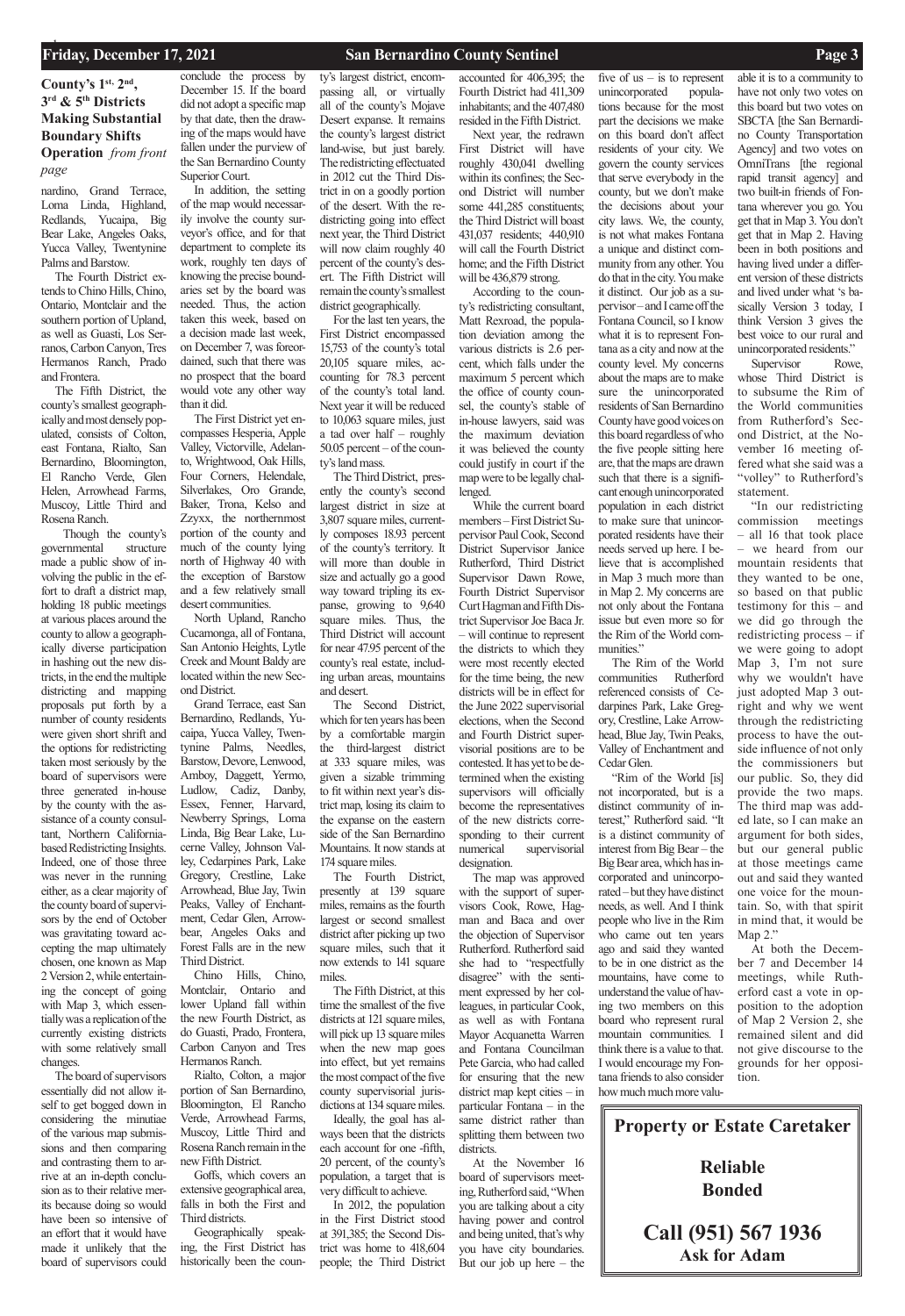# **Friday, December 17, 2021 San Bernardino County Sentinel Page 4**

### **Public Notices Public Notices Public Notices Public Notices Public Notices Public Notices Public Notices**  $& 24, 2021$

T.S. No. 19-21058-SP-CA Title No. 191149382-CA-VOI A.P.N. 0218-891-66-0-000 NOTICE OF TRUSTEE'S SALE. YOU ARE IN DEFAULT UNDER A DEED OF TRUST DATED 12/19/2006. UN-LESS YOU TAKE ACTION TO PROTECT YOUR PROPERTY IT MAY BE SOLD AT A PUB-LIC SALE. IF YOU NEED AN EXPLANATION OF THE NA-TURE OF THE PROCEEDING AGAINST YOU, YOU SHOULD CONTACT A LAWYER. A public auction sale to the highest bidder for cash, (cashier's check(s) must be made payable to National Default Servicing Corporation), drawn on a state or national bank, a check drawn by a state or federal credit union, or a check drawn by a state or federal savings and loan association, savings association, or savings bank specified in Section 5102 of the Financial Code and authorized to do business in this state; will be held by the duly appointed trustee as shown below, of all right, title, and interest conveyed to and now held by the trustee in the hereinafter described property under and pursuant to a Deed of Trust described below. The sale will be made in an "as is" condition, but without covenant or warranty, expressed or implied, regarding title, possession, or encumbrances, to pay the remaining principal sum of the note(s) secured by the Deed of Trust, with interest and late charges thereon, as provided in the note(s), advances, under the terms of the Deed of Trust, interest thereon, fees, charges and expenses of the Trustee for the total amount (at the time of the initial publication of the Notice of Sale) reasonably estimated to be set forth below. The amount may be greater on the day of sale. Trustor: Sergio Reyna, a married man as his sole and separate property Duly Appointed Trustee: National Default Servicing Corporation Recorded 01/02/2007 as Instrument No. 2007-0001112 (or Book, Page) of the Official Records of San Bernardino County, CA. Date of Sale: 01/10/2022 at 12:00 PM Place of Sale: At the North Arrowhead Avenue entrance to the County Courthouse, 351 North Arrowhead Avenue, San Bernardino, CA 92401 Estimated amount of unpaid balance and other charges: \$549,341.62 Street Address or other common designation of real property: 3034 Rocky Lane Ontario, CA 91761 A.P.N.: 0218-891-66-0-000 The undersigned Trustee disclaims any liability for any incorrectness of the street address or other common designation, if any, shown above. If no street address or other common designation is shown, directions to the location of the property may be obtained by sending a written request to the beneficiary within 10 days of the date of first publication of this Notice of Sale. If the Trustee is unable to convey title for any reason, the successful bidder's sole and exclusive remedy shall be the return of monies paid to the Trustee, and the successful bidder shall have no further recourse. The requirements of California Civil Code Section 2923.5(b)/2923.55(c) were fulfilled when the Notice of Default was recorded. NOTICE TO POTENTIAL BIDDERS: If you are considering bidding on this property lien, you should understand that there are risks involved in bidding at a trustee auction. You will be bidding on a

lien, not on the property itself. Plac-

THE PETITION requests authority to administer the estate under the Independent Administration of Estates Act. (This authority will allow the personal representative to take many actions without obtaining court approval. Before taking certain very important actions, however, the personal representative will be required to give notice to interested persons unless they have waived notice or consented to the proposed action.) The independent administration authority will be granted unless an interested person files an

ing the highest bid at a trustee auction does not automatically entitle you to free and clear ownership of the property. You should also be aware that the lien being auctioned off may be a junior lien. If you are the highest bidder at the auction, you are or may be responsible for paying off all liens senior to the lien being auctioned off, before you can receive clear title to the property. You are encouraged to investigate the existence, priority, and size of outstanding liens that may exist on this property by contacting the county recorder's office or a title insurance company, either of which may charge you a fee for this information. If you consult either of these resources, you should be aware that the same lender may hold more than one mortgage or deed of trust on the property. NOTICE TO PROPERTY OWNER: The sale date shown on this notice of sale may be postponed

YOU MAY EXAMINE the file kept by the court. If you are a person interested in the estate, you may file with the court a Request for Special Notice (form DE-154) of the filing of an inventory and appraisal of estate assets or of any petition or account as provided in Probate Code section 1250. A Request for Special Notice form is available from the court clerk.

FBN 20210011818 The following entity is doing business as: FEEL BEAUTIFUL AESTHETICS 11513 FOOTHILL BLVD RANCHO CUCAMONGA, CA 91730: MARGA-RET M. HERNANDEZ 10818 CLA-REMONT BLVD BLOOMINGTON.

CA 92316 Mailing Address: P O BOX 651 BLOOMINGTON CA 92316 The business is conducted by: AN

one or more times by the mortgagee, beneficiary, trustee, or a court, pursuant to Section 2924g of the California Civil Code. The law requires that information about trustee sale postponements be made available to you and to the public, as a courtesy to those not present at the sale. If you wish to learn whether your sale date has been postponed, and, if applicable, the rescheduled time and date for the sale of this property, you may call or visit this Internet Web site www.ndscorp.com/sales, using the file number assigned to this case 19-21058-SP-CA. Information about postponements that are very short in duration or that occur close in time to the scheduled sale may not immediately be reflected in the telephone information or on the Internet Web site. The best way to verify postponement information is to attend the scheduled sale. Date: 11/22/2021 National Default Servicing Corporation c/o Tiffany & Bosco, P.A., its agent, 1455 Frazee Road, Suite 820 San Diego, CA 92108 Toll Free

Phone: 888-264-4010 Sales Line 855-219-8501; Sales Website: www. ndscorp.com By: Rachael Hamil-

ton, Trustee Sales Representative 12/03/2021, 12/10/2021, 12/17/2021 CPP351729 NOTICE OF SALE OF VES-

SEL Notice is hereby given the undersigned will sell the following vessel and trailer at lien sale at said address below on: 123/31/2021 9:00 am VESSEL

2334HD, 81 SANG SANJC-589M81A, CA

DATE OF SALE-12-31-2021 TIME OF SALE-09:00 AM LOCATION OF SALE-18409

CHERRY AVE #B FONTANA CA 92335 To be sold by HOUSE OF

BOATS 18409 CHERRY AVE #B FONTANA CA 92335

Said sale is for the purpose of satisfying lien for together with costs of advertising and expenses of sale. Published in the San Bernardi-

no County Sentinel December 17, 2021.

NOTICE OF PETITION TO ADMINISTER ESTATE OF: Gary

Lemos CASE NO. PROSB2100944 To all heirs, beneficiaries, creditors, contingent creditors, and

persons who may otherwise be interested in the will or estate, or both of Gary Lemos: A Petition for Probate has been

filed by Mary L. Cabral in the Superior Court of California, County of SAN BERNARDINO, THE PETITION FOR PRO-

BATE requests that Mary L. Cabral be appointed as personal representative to administer the estate of the decedent.

objection to the petition and shows good cause why the court should not grant the authority.

A hearing on the petition will be held DECEMBER 21, 2022 at 9:00 a.m. in Dept. No. S36 at Superior Court of California, County of San Bernardino, 247 West Third Street, San Bernardino, CA 92415, San Bernardino District. November 12, 2021

Jennifer Saldana, Deputy IF YOU OBJECT to the granting of the petition, you should appear at the hearing and state your objections or file written objections with the court before the hearing. Your appearance may be in person or by your attorney.

IF YOU ARE A CREDITOR or a contingent creditor of the decedent, you must file your claim with the court and mail a copy to the personal representative appointed

by the court within the later of either (1) four months from the date of first issuance of letters to a general personal representative, as defined in section 58(b) of the California Probate Code, or (2) 60 days from the date of mailing or personal delivery to you of a notice under Section 9052

of the California Probate Code. Other California statutes and legal authority may affect your rights as a creditor. You may want to consult with an attorney knowledgeable in California law.

Filed: November 12, 2021 Attorney for Mary L. Cabral R. SAM PRICE SBN 208603 PRICE LAW FIRM, APC 300 E STATE STREET SUITE 620

REDLANDS, CA 92373 (909) 328 7000 sam@pricelawfirm.com Published in the San Bernardino County Sentinel on December 3, 10 & 17, 2021.

INDIVIDUAL The registrant commenced to transact business under the fictitious business name

or names listed above on: N/A By signing, I declare that all information in this statement is true and correct. A registrant who declares as true information which he or she knows to be false is guilty of a crime (B&P Code 179130. I am also aware that all information on this statement becomes Public Record upon filing.

s/ MARGARET M. HERNANDEZ Statement filed with the County Clerk of San Bernardino on: 11/24/2021 I hereby certify that this copy is a correct copy of the original statement on file in ADMINISTER ESTATE OF: MARCUS MARCEL McCOWEN

my office San Bernardino County Clerk By:/Deputy I1327 Notice-This fictitious name statement

expires five years from the date it was filed in the office of the county clerk. A new fictitious business name statement must be filed before that time. The filing of this statement does not of itself authorize the use in this state of a fictitious business name in violation of the rights of another under federal, state, or common law (see Section 14400 et

seq., Business and Professions Code). Published in the San Bernardino County Sentinel on 12/03, 12/10, 12/17 & 12/24, 2021.

> ORDER TO SHOW CAUSE FOR CHANGE OF NAME CASE NUMBER CIV SB 2129348 TO ALL INTERESTED PER-SONS: Petitioner: Aida Guadalupe

Angeles Cornejo filed with this court for a decree changing names as follows: Aida Guadalupe Angeles

Cornejo to Aida Angeles THE COURT ORDERS that all persons interested in this matter appear before this court at the hearing indicated below to show cause, if any, why the petition for change of name should not be granted. Any person objecting to the name changes

described above must file a written objection that includes the reasons for the objection at least two court days before the matter is scheduled to be

heard and must appear at the hearing to show cause why the petition should not be granted. If no written objection is timely filed, the court may grant the petition without a hearing. Notice of Hearing: Date: 12/30/2021 Time: 09:00 AM Department: S-17 The address of the court is Superior Court of California, County of San Bernardino, 247 West Third Street, San Bernardino, CA 92415, San Bernardino District-Civil Division IT IS FURTHER ORDERED that a copy of this order be published in the San Bernardino County Sentinel in San Bernardino County California, once a week for four successive weeks prior to the date set for

hearing of the petition. Dated: 11/18/2021

### John M. Pacheco Judge of the Superior Court.

Published in the San Bernardino City News on 12/03/2021, 12/10/2020, 12/17/2021, 12/24/2021

SUMMONS-(FAMILY LAW)

NOTICE TO RESPONDENT (AVISO AL DEMANDADO): JINGA LUCIOUS MAYO YOU HAVE BEEN SUED. Read the information below and on the next page. Lo han demandado. Lea la informacion a continuacion y en la pagina siguiente. PETITIONER'S NAME IS<br>(Nombre del demandante): demandante): CHINYERE CHRISTINE MAYO CASE NUMBER FAMSB2101845 You have 30 CALENDAR DAYS after this Summons and Petition are served on you to file a Response (Form FL-120) at the court and have a copy served on the petitioner. A letter or phone call will not protect you. If you do not file your Response on time, the court may make orders affecting your marriage or domestic partnership, your property, and custody of your children. You may be ordered to pay support and attorney fees and costs. For legal advice, contact a lawyer immediately. Get help finding a lawyer at the California Courts Online Self-Help Center (www. courtinfo.cagov/selfhelp), at the California Legal Services Website (www. lawhelpcalifornia.org), or by contacting your local county bar association. Tiene 30 DIAS DE CALENDARIO después de haber recibido la entrega legal de esta Citacion y Peticion para presentar una Respuesta (formulario FL-120) ante la corte y efectuar la entrega legal de una copia al demandante. Una carta o liamada telefonica o una audiencia de la corte no basta para protegerio. Si no presenta su Respuesta a tiemp, la corte puede dar ordenes que afecten su matrimonio o pareja de heco, sus bienes y la custodia de sus hijos. La corte tambien le puede ordenar que pague manutencion, y honorarios y costos legales. Para asesoramiento legal, pongase en contacto de inmediato con un abogado. Puede obtener informacion para encontrar un abogado en el Contro de Ayuda de las Cortes de California (www.sucorte.ca.gov), en el sitio web de los Servicios Legales de California (www.lahelpca. org) o poniendose en contacto con el colegio de abodgados de su condado. NOTICE – Restraining orders on page 2: These restraining orders are effective against both spouses or domestic partners until the petition is dismissed, a judgement is entered, or the court makes further orders. They are enforceable anywhere in California by any law enforcement office who has received or seen a copy of them. AVISO – Las ordenes de restriction se encuentran en la pagina 2 : Las ordenes de restriccion estan en vigencia en cuanto a ambos conyuges o miembros de la pareja de hecho hasta que se despida la peticion, se emita un fallo o la corte de otras ordenes. Cualquier agencia del orden publico que haya rocibido o visto una copia de estas ordenes puede hacerlas acatar en cualquier lugar de California. FEE WAIVER : If you cannot pay the filing fee, ask the clerk for a fee waiver form. The court may order you to pay back all or part of the fees and costs that the court waived for you or the other party. Exencion de cuotas : Si no puede pagar la cuota de presentacion, pida al secretario un formulario de execion de cuotas. La corte puede orde-

nar que ested pague, ya sea en parte o por completo, las cuotas y costos de la corte previamente exentos a

peticion de usted o de la otra parte. FL-100 PETITION FOR Dissolution (Divorce) of: Marriage 1. LEGAL RELATION-<br>SHIP: We are married. are married. 2. RESIDENCE REQUIRE-MENTS: a. Petitioner [and] have been residents of this state for at least six months and of this country for at least three months immediately preceding the filing of this petition. (For divorce, at least one person in the legal relationship described in items 1a and 1c must comply with this requirement.) MINOR CHILDREN: There are no minor children. 5. LEGAL GROUNDS: In-<br>reconcilable Differences reconcilable Differences 8. SPOUSAL OR DOMES-TIC PARTNER SUPPORT: Terminate (end) the court's ability to ward support to Respondent. SEPARATE PROPERTY: There are no such assets or debts that I know of to be confirmed by the court.

COMMUNITY AND QUASI-COMMUNITY PROPERTY: There are no such assets or debts that I know of to be divided by the court.<br>
OTHER REOUESTS: Such OTHER REQUESTS: other and further orders as the court deems just and proper. The name and address of the court is: (El nombre y dirrecion de la corte son): SUPERIOR<br>SAN **BERNARDINO** 351 N. ARROWHEAD AVE SAN BERNARDINO, CA 92415 The name, address and telephone number of petitioner's attorney, or petitioner without an attorney, are: (El nombre, direccion y numero de telefono del abogado del demandante, o del demendante si no tiene abogado, son): IN PRO PER C H I N Y E R E

CHRISTINE MAYO 6774 KAISER AVENUE<br>FONTANA, CA 92336 FONTANA, DATE (Fecha): July 30, 2021 by Krystal Lerma (Asistente) for Clerk of the Court (Secretario)

This case is assigned to Agron Department S 50 Published in The San Bernardino County Sentinel on 12/03, 12/10, 12/17 & 12/24, 2021

NOTICE OF PETI-TION TO ADMINISTER ES-TATE OF: RUFUS BIAS, JR.<br>CASE NO. PROSB2100054 NO. PROSB2100054 To all heirs, beneficiaries, creditors, contingent creditors, and persons who may otherwise be interested in the will or estate, or both of RUFUS BIAS, JR.: A PETITION FOR PROBATE has been filed by ELLA LOU-ISE CARODINE in the Superior Court of California, County of SAN BERNARDINO. THE PETITION FOR PRO-BATE requests that ELLA LOU-ISE CARODINE be appointed as personal representatives to administer the estate of the decedent. THE PETITION requests authority to administer the estate under the Independent Administration of Estates Act. (This authority will allow the personal representative to take many actions without obtaining court approval. Before taking certain very important actions, however, the personal representative will be required to give notice to interested persons unless they have waived notice or consented to the proposed action.) The independent administration authority will be granted unless an interested person files an objection to the petition and shows good cause why the court should not grant the authority. A hearing on the petition will be held in Dept. No. S-36 at 9:00 a.m. on FEBRUARY 2, 2022 at Superior Court of California, County of San Bernardino, 247 West Third Street, San Bernardino, CA 92415, San Bernardino District. IF YOU OBJECT to the granting of the petition, you should appear at the hearing and state your objections or file written objections with the court before the hearing. Your appearance may be in person or by your attorney. IF YOU ARE A CREDITOR or a contingent creditor of the decedent. you must file your claim with the court and mail a copy to the personal representative appointed by the court within the later of either (1) four months from the date of first issuance of letters to a general personal representative, as defined in section 58(b) of the California Probate Code, or (2) 60 days from the date

you of a notice under Section 9052

of the California Probate Code. Other California statutes and legal authority may affect your rights as a creditor. You may want to consult with an attorney knowledgeable in California law. YOU MAY EXAMINE the file kept by the court. If you are a person interested in the estate, you may file with the court a Request for Special Notice (form DE-154) of the filing of an inventory and appraisal of estate assets or of any petition or account as provided in Probate Code section 1250. A Request for Special Notice form is available from the court clerk. Attorney for the Petitioner: MI-CHAEL C. MADDUX, ESQ.<br>1894 COMMERCENT-COMMERCENT-ER WEST, SUITE 108 SAN BERNARDINO, CA 92408 Telephone No: (909) 890-2350 No:  $(909)$  890-0106 Published in the San Bernardino County Sentinel on December 10, 17

# NOTICE OF PETITION TO

CASE NO. PROSB2100727 To all heirs, beneficiaries, creditors, contingent creditors, and persons who may otherwise be interested in the will or estate, or both of MAR-CUS MARCEL McCOWEN: A PETITION FOR PROBATE has been filed by CLEAFERSE McCOWEN JR. in the Superior Court of California, County of SAN BERNARDINO. THE PETITION FOR PROBATE requests that CLEAFERSE Mc-COWEN JR. be appointed as personal representatives to administer the estate of the decedent. THE PETITION requests authority to administer the estate under the Independent Administration of Estates Act. (This authority will allow the personal representative to take many actions without obtaining court approval. Before taking certain very important actions, however, the personal representative will be required to give notice to interested persons unless they have waived notice or consented to the proposed action.) The independent administration authority will be granted unless an interested person files an objection to the petition and shows good cause why the court should not grant the authority. A hearing on the petition will be held in Dept. No. S-37 at 9:00 a.m. on FEBRUARY 7, 2022 at Superior Court of California, County of San Bernardino, 247 West Third Street, San Bernardino, CA 92415, San Bernardino District. IF YOU OBJECT to the granting of the petition, you should appear at the hearing and state your objections or file written objections with the court before the hearing. Your appearance may be in person or by your attorney. IF YOU ARE A CREDITOR or a contingent creditor of the decedent, you must file your claim with the court and mail a copy to the personal representative appointed by the court within the later of either (1) four months from the date of first issuance of letters to a general personal representative, as defined in section 58(b) of the California Probate Code, or (2) 60 days from the date of mailing or personal delivery to you of a notice under Section 9052 of the California Probate Code. Other California statutes and legal authority may affect your rights as a creditor. You may want to consult with an attorney knowledgeable in California law. YOU MAY EXAMINE the file kept by the court. If you are a person interested in the estate, you may file with the court a Request for Special Notice (form DE-154) of the filing of an inventory and appraisal of estate assets or of any petition or account as provided in Probate Code section 1250. A Request for Special Notice form is available from the court clerk. Attorney for the Petitioner: James Lee, Esquire 100 N. Euclid Avenue, Second Floor<br>Upland, CA 91786 Upland, Telephone No:  $(909)$  608-7426<br>Email address: mail@ address:  $mail@$ w e f i g h t 4 y o u . c o m Published in the San Bernardino County Sentinel on December 10, 17

of mailing or personal delivery to NOTICE OF PETITION TO ADMINISTER ESTATE OF: ROBERT DANIEL STONE CASE NO. PROSB2101032 To all heirs, beneficiaries, creditors, contingent creditors, and persons who may otherwise be interested in the will or estate, or both of ROBERT DANIEL STONE has been filed by ROBERT JOSEPH STONE in the Superior Court of California, County of SAN BERNARDINO. THE PETITION FOR PRO-BATE requests that ROBERT JOSEPH STONE be appointed as personal representative to administer the estate of the decedent. THE PETITION requests that the decedent's wills and codicils, if any, be admitted to probate. The wills and any codicils are available for examination in the file kept by the court. THE PETITION requests authority to administer the estate under the Independent Administration of Estates Act. (This authority will allow the personal representative to take many actions without obtaining court approval. Before taking certain very im-

 $& 24, 2021$ 

portant actions, however, the personal representative will be required to give notice to interested persons unless they have waived notice or consented to the proposed action.) The independent administration authority will be granted unless an interested person files an objection to the petition and shows good cause why the court should not grant the authority. A hearing on the petition will be held JANUARY 13, 2022 at 9:00 a.m. in Dept. No. S35 at Superior Court of California, County of San Bernardino, 247 West Third Street, San Bernardino, CA 92415, San Bernardino District.<br>Sabrina Felix, Deputy Felix, Deputy December 8. IF YOU OBJECT to the granting of the petition, you should appear at the hearing and state your objections or file written objections with the court before the hearing. Your appearance may be in person or by your attorney. IF YOU ARE A CREDITOR or a contingent creditor of the decedent, you must file your claim with the court and mail a copy to the personal representative appointed by the court within the later of either (1) four months from the date of first issuance of letters to a general personal representative, as defined in section 58(b) of the California Probate Code, or (2) 60 days from the date of mailing or personal delivery to you of a notice under Section 9052 of the California Probate Code. Other California statutes and legal authority may affect your rights as a creditor. You may want to consult with an attorney knowledgeable in California law. YOU MAY EXAMINE the file kept by the court. If you are a person interested in the estate, you may file with the court a Request for Special Notice (form DE-154) of the filing of an inventory and appraisal of estate assets or of any petition or account as provided in Probate Code section 1250. A Request for Special Notice form is available from the court clerk. Filed: December 8, 2021 Attorney for the Robert Joseph Stone: R. SAM PRICE SBN 208603 PRICE LAW FIRM, APC 300 E STATE STREET SUITE 620 REDLANDS, CA 92373 (909) 475 8800 s a m @ p r i c e l a w f i r m . c o m Published in the San Bernardino County Sentinel on December 10, 17 & 24, 2021.

### FBN 20210012158

The following person is doing business as: SU CENTRO HIS-PANO MULTI-SERVICE 15058 ESCALANTE CT VICTOR-VILLE, CA 92394: LAURA NAVA 15058 ESCALANTE CT VICTORVILLE, CA 92394 The business is conducted<br>by: AN INDIVIDUAL. by: AN INDIVIDUAL. The registrant commenced to transact business under the fictitious business name or names listed above on: DECEMBER 29, 2016 By signing, I declare that all information in this statement is true and correct. A registrant who declares as true information which he or she knows to be false is guilty of a crime (B&P Code 179130. I am also aware that all information on this statement becomes Public Record upon filing. s/ LAURA NAVA Statement filed with the County Clerk of San Bernardino on: 12/08/2021 I hereby certify that this copy is a correct copy of the original statement on file in my office San Bernardino County Clerk By:/Deputy I5199 Notice-This fictitious name statement expires five years from the date it was filed in the office of the county clerk. A new fictitious business name statement must be filed before that time. The filing of this statement does not of itself authorize the use in this state of a fictitious business name in violation of the rights of another under federal, state, or common law (see Section 14400 et seq., Business and Professions Code). Published in the San Bernardino County Sentinel 12/10/2021, 12/17/2021, 12/24/2021 & 12/31/2021

### FBN 20210012185

The following person is doing business as: SHIEKH IMPACT 1774 S. VINTAGE AVENUE ONTARIO, CA 91761 SITARA FOUNDA-TION INC. 10540 SUNBURST DRIVE RANCHO CUCAMON-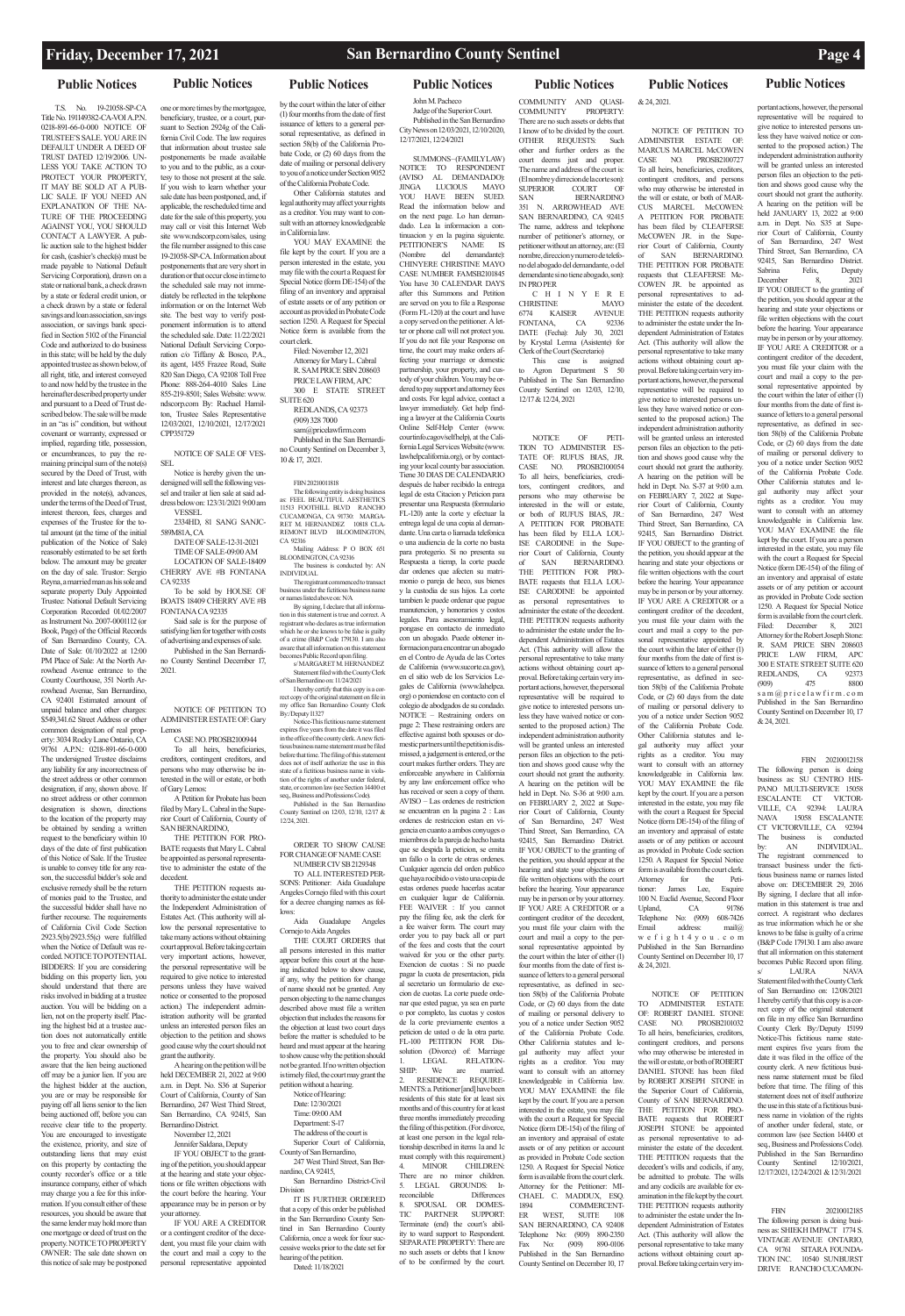## **Friday, December 17, 2021 San Bernardino County Sentinel Page 5**

Mailing Address: 10540 SUNBURST DRIVE RAN-CHO CUCAMONGA, CA 91730 The business is conducted by: A CORPORATION.

GA, CA 91730

The following person is doing business as: LEAN ON ME PET SITTING 8774 KNOLLWOOD DR RANCHO CUCAMONGA, CA 91730: MICHELLE M MORENO 8774 KNOLLWOOD DR RAN-CHO CUCAMONGA, CA 91730 The business is conducted by

Incorporated with the State of California C2408434 The registrant commenced to transact business under the fictitious business name or names listed above on: N/A By signing, I declare that all information in this statement is true and correct. A registrant who declares as true information which he or she knows to be false is guilty of a crime (B&P Code 179130. I am also aware that all information on this statement becomes Public Record upon filing.<br>
SHIEKH SHIEKH Statement filed with the County Clerk of San Bernardino on: 12/10/2021 I hereby certify that this copy is a correct copy of the original statement on file in my office San Bernardino County Clerk By:/Deputy I5199 Notice-This fictitious name statement expires five years from the date it was filed in the office of the county clerk. A new fictitious business name statement must be filed before that time. The filing of this statement does not of itself authorize the use in this state of a fictitious business name in violation of the rights of another under federal, state, or common law (see Section 14400 et seq., Business and Professions Code). Published in the San Bernardino<br>County Sentinel 12/10/2021, Sentinel 12/10/2021. 12/17/2021, 12/24/2021 & 12/31/2021

FBN 20210012031

AN INDIVIDUAL.

The registrant commenced to transact business under the fictitious business name or names listed above on: N/A

By signing, I declare that all information in this statement is true and correct. A registrant who declares as true information which he or she knows to be false is guilty of a crime (B&P Code 179130. I am also aware that all information on this statement becomes Public Record upon filing.

s/ MICHELLE M MORENO Statement filed with the

County Clerk of San Bernardino on: 12/03/2021 I hereby certify that this copy is a

correct copy of the original statement on file in my office San Bernardino County Clerk By:/Deputy I1327

Notice-This fictitious name statement expires five years from the date it was filed in the office of the county clerk. A new fictitious business name statement must be filed before that time. The filing of this statement does not of itself authorize the use in this state of a fictitious business name in violation of the rights of another under federal, state, or common law (see Section 14400 et seq., Business and Professions Code).

Published in the San Bernardino County Sentinel 12/10/2021, 12/17/2021, 12/24/2021 & 12/31/2021

### ABANDONMENT OF A FIC-TITIOUS BUSINESS NAME

NUMBER 20210012133 The following entity was doing business as: THE BELAIRE APART-MENT HOMES 8255 VINEYARD AVE RANCHO CUCAMONGA, CA 91730: WC WOODSONG LLC

2082 MICHELSON DRIVE, 4TH FLOOR IRVINE, CA 92612

Registered with the State of Delaware 20180190172

Mailing Address: 2082 MICHELSON DRIVE, 4TH FLOOR IRVINE, CA 92612 The business is conducted by: A LIMITED PARTNERSHIP.

The original FBN Number was FBN 20180002930 The date of filing was 03/14/2018

The registrant commenced to transact business under the fictitious business name or names listed above on: JANUARY 23, 2018 By signing, I declare that all information in this statement is true and correct. A registrant who declares as true information which he or she knows to be false is guilty of a crime (B&P Code 179130. I am also aware that all information on this statement becomes Public Record upon filing. s/ MICHAEL B EARL Statement filed with the County Clerk of San Bernardino on: 12/08/2021 I hereby certify that this copy is a correct copy of the original statement on file in my office San Bernardino County Clerk By:/Deputy I5199 Notice-This fictitious name statement expires five years from the date it was filed in the office of the county clerk. A new fictitious business name statement must be filed before that time. The filing of this statement does not of itself authorize the use in this state of a fictitious business name in violation of the rights of another under federal, state, or common law (see Section 14400 et seq., Business and Professions Code). Published in the San Bernardino<br>County Sentinel 12/10/2021, Sentinel 12/10/2021, 12/17/2021, 12/24/2021 & 12/31/2021

**Public Notices Public Notices Public Notices Public Notices Public Notices Public Notices Public Notices** off all liens senior to the lien being auctioned off, before you can receive clear title to the property. You are encouraged to investigate the existence, priority, and size of outstanding liens that may exist on this property by contacting the county recorder's office or a title insurance company, either of which may charge you a fee for this information. If you consult either of these resources, you should be aware that the same lender may hold more than one mortgage or deed of trust on the property. NOTICE TO PROPERTY OWNER: The sale date shown on this notice of sale may be postponed one or more times by the mortgagee, beneficiary, trustee, or a court, pursuant to Section 2924g of the California Civil Code. The law requires that information about trustee sale postponements be made available to you and to the public, as a courtesy to those not present at the sale. If you wish to learn whether your sale date has been postponed, and, if applicable, the rescheduled time and date for the sale of this property, you may call or visit this Internet Web site www.ndscorp.com/sales, using the file number assigned to this case 18-21030-SP-CA. Information about postponements that are very short in duration or that occur close in time to the scheduled sale may not immediately be reflected in the telephone information or on the Internet Web site. The best way to verify postponement information is to attend the scheduled sale. Date: 12/10/2021 National Default Servicing Corporation c/o Tiffany & Bosco, P.A., its agent, 1455 Frazee Road, Suite 820 San Diego, CA 92108 Toll Free Phone: 888-264- 4010 Sales Line 855-219-8501; Sales Website: www.ndscorp.com By: Rachael Hamilton, Trustee Sales Rep-

T.S. No. 18-21030-SP-CA Title No. 180599804-CA-VOI A.P.N. 1048-383-06-0-000 NOTICE OF TRUSTEE'S SALE. YOU ARE IN DEFAULT UNDER A DEED OF TRUST DATED 10/10/2006. UN-LESS YOU TAKE ACTION TO PROTECT YOUR PROPERTY, IT MAY BE SOLD AT A PUBLIC SALE. IF YOU NEED AN EXPLA-NATION OF THE NATURE OF THE PROCEEDING AGAINST YOU, YOU SHOULD CONTACT A LAWYER. A public auction sale to the highest bidder for cash, (cashier's check(s) must be made payable to National Default Servicing Corporation), drawn on a state or national bank, a check drawn by a state or federal credit union, or a check drawn by a state or federal savings and loan association, savings association, or savings bank specified in Section 5102 of the Financial Code and authorized to do business in this state; will be held by the duly appointed trustee as shown below, of all right, title, and interest conveyed to and now held by the trustee in the hereinafter described property under and pursuant to a Deed of Trust described below. The sale will be made in an "as is" condition, but without covenant or warranty, expressed or implied, regarding title, possession, or encumbrances, to pay the remaining principal sum of the note(s) secured by the Deed of Trust, with interest and late charges thereon, as provided in the note(s), advances, under the terms of the Deed of Trust, interest thereon, fees, charges and expenses of the Trustee for the total amount (at the time of the initial publication of the Notice of Sale) reasonably estimated to be set forth below. The amount may be greater on the day of sale. Trustor: Antonio Fuentefria, a married man as his sole and separate property Duly Appointed Trustee: National Default Servicing Corporation Recorded 10/18/2006 as Instrument No. 2006-0709369 (or Book, Page) of the Official Records of San Bernardino County, CA. Date of Sale: 01/20/2022 at 12:00 PM Place of Sale: At the North Arrowhead Avenue entrance to the County Courthouse, 351 North Arrowhead Avenue, San Bernardino, CA 92401 Estimated amount of unpaid balance and other charges: \$498,084.05 Street Address or other common designation of real property: 632 East G Street Ontario, CA 91764 A.P.N.: 1048-383-06-0-000 The undersigned Trustee disclaims any liability for any incorrectness of the street address or other common designation, if any, shown above. If no street address or other common designation is shown, directions to

YOU MAY EXAM-INE the file kept by the court. If you

the location of the property may be obtained by sending a written request

to the beneficiary within 10 days of the date of first publication of this Notice of Sale. If the Trustee is unable to convey title for any reason, the successful bidder's sole and exclusive remedy shall be the return of monies paid to the Trustee, and the successful bidder shall have no further recourse. The requirements of California Civil Code Section 2923.5(b)/2923.55(c) were fulfilled when the Notice of Default was recorded. NOTICE TO POTENTIAL BIDDERS: If you are considering bidding on this property lien, you should understand that there are risks involved in bidding at a trustee auction. You will be bidding on a lien, not on the property itself. Placing the highest bid at a trustee auction does not automatically entitle you to free and clear ownership of the property. You should also be aware that the lien being auctioned off may be a junior lien. If you are the highest bidder at the auction, you are or may be responsible for paying

Filed: December 8, 2021 Attorney for the Kenneth Davis: R. SAM PRICE SBN 208603 PRICE LAW FIRM, APC 300 E STATE STREET SUITE 620 REDLANDS, CA 92373 (909) 475 8800 s a m @ p r i c e l a w f i r m . c o m Published in the San Bernardino County Sentinel on December 17, 24 & 31, 2021.

will be granted unless an interested person files an objection to the petition and shows good cause why the court should not grant the authority. A hearing on the petition will be held in Dept. No. S-36 at 9:00 a.m. on JANUARY 12, 2022 at Superior Court of California, County of San Bernardino, 247 West Third Street, San Bernardino, CA 92415, San Bernardino District. IF YOU OBJECT to the granting of the petition, you should appear at the hearing and state your objections or file written objections with the court before the hearing. Your appearance may be in person or by your attorney. IF YOU ARE A CREDITOR or a contingent creditor of the decedent, you must file your claim with the court and mail a copy to the personal representative appointed by the court within the later of either (1) four months from the date of first issuance of letters to a general personal representative, as defined in section 58(b) of the California Probate Code, or (2) 60 days from the date of mailing or personal delivery to you of a notice under Section 9052 of the California Probate Code. Other California statutes and legal authority may affect your rights as a creditor. You may want to consult with an attorney knowledgeable in California law. YOU MAY EXAMINE the file kept by the court. If you are a person interested in the estate, you may file with the court a Request for Special Notice (form DE-154) of the filing of an inventory and appraisal of estate assets or of any petition or account as provided in Probate Code section 1250. A Request for Special Notice form is available from the court clerk. Attorney for the Petitioner: MI-CHAEL C. MADDUX, ESQ. 1894 COMMERCENT-<br>FR WEST SUITE 108 SUITE 108 SAN BERNARDINO, CA 92408 Telephone No: (909) 890-2350 Fax No: (909) 890-0106 Published in the San Bernardino County Sentinel on December 17, 24  $& 31, 2021$ 

resentative 12/17/2021, 12/24/2021, 12/31/2021 CPP351770

NOTICE OF PETITION TO ADMINISTER ESTATE OF JOSE RUBEN RIVERA LOPEZ

Case No. PROSB2100920 To all heirs, beneficiaries, creditors, contingent creditors,

and persons who may otherwise be interested in the will or estate, or both, of JOSE RUBEN RIVERA LOPEZ A PETITION FOR PROBATE has been filed by Maria Rivera in the Superior Court of California, County of SAN BER-

NARDINO. THE PETITION FOR PROBATE requests that Maria Rivera be appointed as personal representative to administer the estate of the decedent.

THE PETITION requests authority to administer the estate under the Independent Administration of Estates Act. (This authority will allow the personal representative to take many actions without obtaining court approval. Before taking certain very important actions, however, the personal representative will be required to give notice to interested persons unless they have waived notice or consented to the proposed action.) The independent administration authority will be granted unless an interested person files an objection to the petition and shows good cause why the court should not grant the authority.

A HEARING on the petition will be held on Feb. 14, 2022 at 9:00 AM in Dept. No. S36 located at 247 W. Third St., San Bernardino, CA 92415.

are a person interested in the estate, you may file with the court a Request for Special Notice (form DE-154) of the filing of an inventory and appraisal of estate assets or of any petition or account as provided in Probate Code section 1250. A Request for Special Notice form is available from the court clerk. Attorney for petitioner:

SLAV KASRELIOVICH ESQ SBN 256807 ABIR COHEN TREYZON SALO LLP 16001 VENTURA BLVD

STE 200

ENCINO CA 91436 CN982569 LOPEZ Dec 17,24,31, 2021

> Mailing Address: 2082<br>THELSON DRIVE 4TH MICHELSON DRIVE. FLOOR IRVINE, CA 92612 The business is conducted by: A

LIMITED PARTNERSHIP. The original FBN Num

FBN 20180007520 The date of filing was 06/27/2018

IF YOU OBJECT to the granting of the petition, you should appear at the hearing and state your objections or file written objections with the court before the hearing. Your appearance may be in person or by your attorney. IF YOU ARE A CREDITOR or a contingent creditor of the decedent, you must file your claim with the court and mail a copy to the personal representative appointed by the court within the later of either (1) four months from the date of first issuance of letters to a general personal representative, as defined in section 58(b) of the California Probate Code, or (2) 60 days from the date of mailing or personal delivery to you of a notice under section 9052 of the California Probate Code. Other California statutes and legal authority may affect your rights as a creditor. You may want to consult with an attorney knowledgeable in California law. an inventory and appraisal of estate assets or of any petition or account as provided in Probate Code section 1250. A Request for Special Notice form is available from the court clerk.

NOTICE OF PETI-TION TO ADMINISTER ES-TATE OF: LUCILE DAVIS<br>CASE NO PROSB2101036 NO. PROSB2101036 To all heirs, beneficiaries, creditors, contingent creditors, and persons who may otherwise be interested in the will or estate, or both of LUCILLE DAVIS has been filed by KENNETH DAVIS in the Superior Court of California, County of SAN BERNARDINO. THE PETITION FOR PROBATE requests that KENNETH DAVIS be appointed as personal representative to administer the estate of the decedent. THE PETITION requests authority to administer the estate under the Independent Administration of Estates Act. (This authority will allow the personal representative to take many actions without obtaining court approval. Before taking certain very important actions, however, the personal representative will be required to give notice to interested persons unless they have waived notice or consented to the proposed action.) The independent administration authority will be granted unless an interested person files an objection to the petition and shows good cause why the court should not grant the authority. A hearing on the petition will be held JANUARY 11, 2022 at 9:00 a.m. in Dept. No. S36 at Superior Court of California, County of San Bernardino, 247 West Third Street, San Bernardino, CA 92415, San Bernardino District. Aspen Jackson, Deputy December 8, 2021 IF YOU OBJECT to the granting of the petition, you should appear at the hearing and state your objections or file written objections with the court before the hearing. Your appearance may be in person or by your attorney. IF YOU ARE A CREDITOR or a contingent creditor of the decedent, you must file your claim with the court and mail a copy to the personal representative appointed by the court within the later of either (1) four months from the date of first issuance of letters to a general personal representative, as defined in section 58(b) of the California Probate Code, or (2) 60 days from the date of mailing or personal delivery to you of a notice under Section 9052 of the California Probate Code. Other California statutes and legal authority may affect your rights as a creditor. You may want to consult with an attorney knowledgeable in California law. YOU MAY EXAMINE the file kept by the court. If you are a person interested in the estate, you may file with the court a Request for Special Notice (form DE-154) of the filing of

the Superior Court of California County of SAN BERNARDINO. THE PETITION FOR PROBATE requests that CHRISTOPHER KINSMAN WHITE be appointed as personal representative to administer the estate of the decedent. THE PETITION requests that the decedent's wills and codicils, if any, be admitted to probate. The wills and any codicils are available for examination in the file kept by the court. THE PETITION requests authority to administer the estate under the Independent Administration of Estates Act. (This authority will allow the personal representative to take many actions without obtaining court approval. Before taking certain very important actions, however, the personal representative will be required to give notice to interested persons unless they have waived notice or consented to the proposed action.) The independent administration authority will be granted unless an interested person files an objection to the petition and shows good cause why the court should not grant the authority. A hearing on the petition will be held JANUARY 13, 2022 at 9:00 a.m. in Dept. No. S36 at Superior Court of California, County of San Bernardino, 247 West Third Street, San Bernardino, CA 92415, San Bernardino District. Selyna Razo, Deputy December 8, 2021 IF YOU OBJECT to the granting of the petition, you should appear at the hearing and state your objections or file written objections with the court before the hearing. Your appearance may be in person or by your attorney. IF YOU ARE A CREDITOR or a contingent creditor of the decedent, you must file your claim with the court and mail a copy to the personal representative appointed by the court within the later of either (1) four months from the date of first issuance of letters to a general personal representative, as defined in section 58(b) of the California Probate Code, or (2) 60 days from the date of mailing or personal delivery to you of a notice under Section 9052 of the California Probate Code. Other California statutes and legal authority may affect your rights as a creditor. You may want to consult with an attorney knowledgeable in California law. YOU MAY EXAMINE the file kept by the court. If you are a person interested in the estate, you may file with the court a Request for Special Notice (form DE-154) of the filing of an inventory and appraisal of estate assets or of any petition or account as provided in Probate Code section 1250. A Request for Special Notice form is available from the court clerk.<br>Filed: December 8, 2021 Filed: December 8, 2021<br>Attorney for the Chris-Attorney for the topher Kinsman White: R. SAM PRICE SBN 208603 PRICE LAW FIRM, APC 300 E STATE STREET SUITE 620<br>REDLANDS. CA 92373 REDLANDS,  $(909)$  475 (909) 475 8800 s a m @ p r i c e l a w f i r m . c o m Published in the San Bernardino County Sentinel on December 17, 24  $& 31, 2021$ 

TO ADMINISTER ESTATE OF: NANCY RUTH WHITE CASE NO. PROSB2101034 To all heirs, beneficiaries, creditors, contingent creditors, and persons who may otherwise be interested in the will or estate, or both of NANCY RUTH

NOTICE OF PETITION WHITE has been filed by CHRIS-

TOPHER KINSMAN WHITE in

NOTICE OF PETITION TO ADMINISTER ESTATE OF: FREDDIE MAE CUMMINGS<br>CASE NO. PROSB2101044 NO. PROSB2101044 To all heirs, beneficiaries, creditors, contingent creditors, and persons who may otherwise be interested in the will or estate, or both of FREDDIE MAE CUMMINGS: A PETITION FOR PROBATE has been filed by HARVEY LEE CARTER in the Superior Court of California, County BERNARDINO. THE PETITION FOR PRO-BATE requests that HARVEY LEE CARTER be appointed as personal representatives to administer the estate of the decedent. THE PETITION requests authority to administer the estate under the Independent Administration of Estates Act. (This authority will allow the personal representative to take many actions without obtaining court approval. Before taking certain very important actions, however, the personal representative will be required to give notice to interested persons unless they have waived notice or consented to the proposed action.) The

independent administration authority

NOTICE OF PETITION TO ADMINISTER ESTATE OF: Marina Eugenia Polanco

Case NO.PROSB2100620 To all heirs, beneficiaries, creditors, contingent creditors, and persons

who may otherwise be interested in the will or estate, or both of Marina Eugenia Polanco A PETITION FOR PROBATE

has been filed by Pamela A. Hernandez in the Superior Court of California, County of San Bernardino. THE PETITION FOR PRO-BATE requests that Pamela A. Hernandez be appointed as personal

representative to administer the estate of the decedent. THE PETITION requests authority to administer the estate under the Independent Administration of Estates Act. (This authority will allow the personal representative to take many actions without obtaining court approval. Before taking certain very important actions, however, the personal representative will be required to give notice to interested persons unless they have waived notice or consented to the proposed action.) The independent administration authority will be granted unless an interested person files an objection to the petition and shows good cause why the court should not grant the

authority. A hearing on the petition will be held in Dept. S36 at 9:00 a.m. on January 25, 2022 at Superior

Court of California, County of San Bernardino, San Bernardino, 247 West 3rd St. San Bernardino, CA 92415-0212, San Bernardino District - Probate

IF YOU OBJECT to the granting of the petition, you should appear at the hearing and state your objections or file written objections with the court before the hearing. Your annearance may be in person or by your attorney.

IF YOU ARE A CREDITOR or a contingent creditor of the decedent, you must file your claim with the court and mail a copy to the personal representative appointed by the court within the later of either (1) four months from the date of first issuance of letters to a general personal representative, as defined in section 58(b) of the California Probate Code, or (2) 60 days from the date of mailing or personal delivery to you of a notice under Section 9052 of the California

### Probate Code.

Other California statutes and legal authority may affect your rights as a creditor. You may want to consult with an attorney knowledgeable in California law.

YOU MAY EXAMINE the file kept by the court. If you are a person interested in the estate, you may file with the court a Request for Special Notice (form DE-154) of the filing of an inventory and appraisal of estate assets or of any petition or account as provided in Probate Code section 1250. A Request for Special Notice form is available from the court clerk.

Attorney for Petitioner: Cicely T. Ray 4740 Green River, Suite 314 Corona, CA 92880 Telephone No:951-735-2488 Published in the San Bernardino Sentinel on: 12/17, 12/24 & 12/31, 2021

ORDER TO SHOW CAUSE FOR CHANGE OF NAME CASE NUMBER CIVSB2129331

TO ALL INTERESTED PER-SONS: Petitioner: ESTEBAN GUA-DALUPE ACUNA filed with this court for a decree changing names as follows:

ESTEBAN GUADALUPE ACUNA to ESTEBAN ACUNA THE COURT ORDERS that all persons interested in this matter appear before this court at the hearing indicated below to show cause, if any, why the petition for change of name should not be granted. Any person objecting to the name changes described above must file a written objection that includes the reasons for the objection at least two court days before the matter is scheduled to be heard and must appear at the hearing to show cause why the petition should not be granted. If no written objection  $\frac{1}{x}$  is timely filed, the court may grant the petition without a hearing.

Notice of Hearing: Date: 01/24/22 Time: 9:00 a.m. Department: S16

The address of the court is Su-

perior Court of California, County of San Bernardino, San Bernardino District - Civil Division, 247 West Third Street, Same as above, San Bernardino, CA 92415, San Bernardino

IT IS FURTHER ORDERED that a copy of this order be published in the San Bernardino County Sentinel in San Bernardino County California, once a week for four successive weeks prior to the date set for hearing of the petition.

Dated: October 8, 2021

John M. Pacheco Judge of the Superior Court.

Published in the San Bernardino County Sentinel on 12/17. 12/24, 12/31, 2021 & 01/97, 2022.

ABANDONMENT OF A FIC-

TITIOUS BUSINESS NAME<br>NUMBER 2021001 20210012224 The following entity was doing business as: THE BELAIRE APART-MENT HOMES 8255 VINEYARD AVE RANCHO CUCAMONGA, CA 91730: WC WOODSONG LLC 2082 MICHELSON DRIVE, 4TH FLOOR IRVINE CA 92612

Registered with the State of Delaware

The registrant commenced to transact business under the fictitious business name or names listed above on: JANUARY 23, 2018 By signing, I declare that all information in this statement is true and correct. A registrant who declares as true information which he or she knows to be false is guilty of a crime (B&P Code 179130. I am also aware that all information on this statement becomes Public Record upon filing.<br>s/ MICHAEL B EARL MICHAEL B Statement filed with the County Clerk of San Bernardino on: 12/13/2021 I hereby certify that this copy is a correct copy of the original statement on file in my office San Bernardino County Clerk By:/Deputy I1327 Notice-This fictitious name statement expires five years from the date it was filed in the office of the county clerk. A new fictitious busi-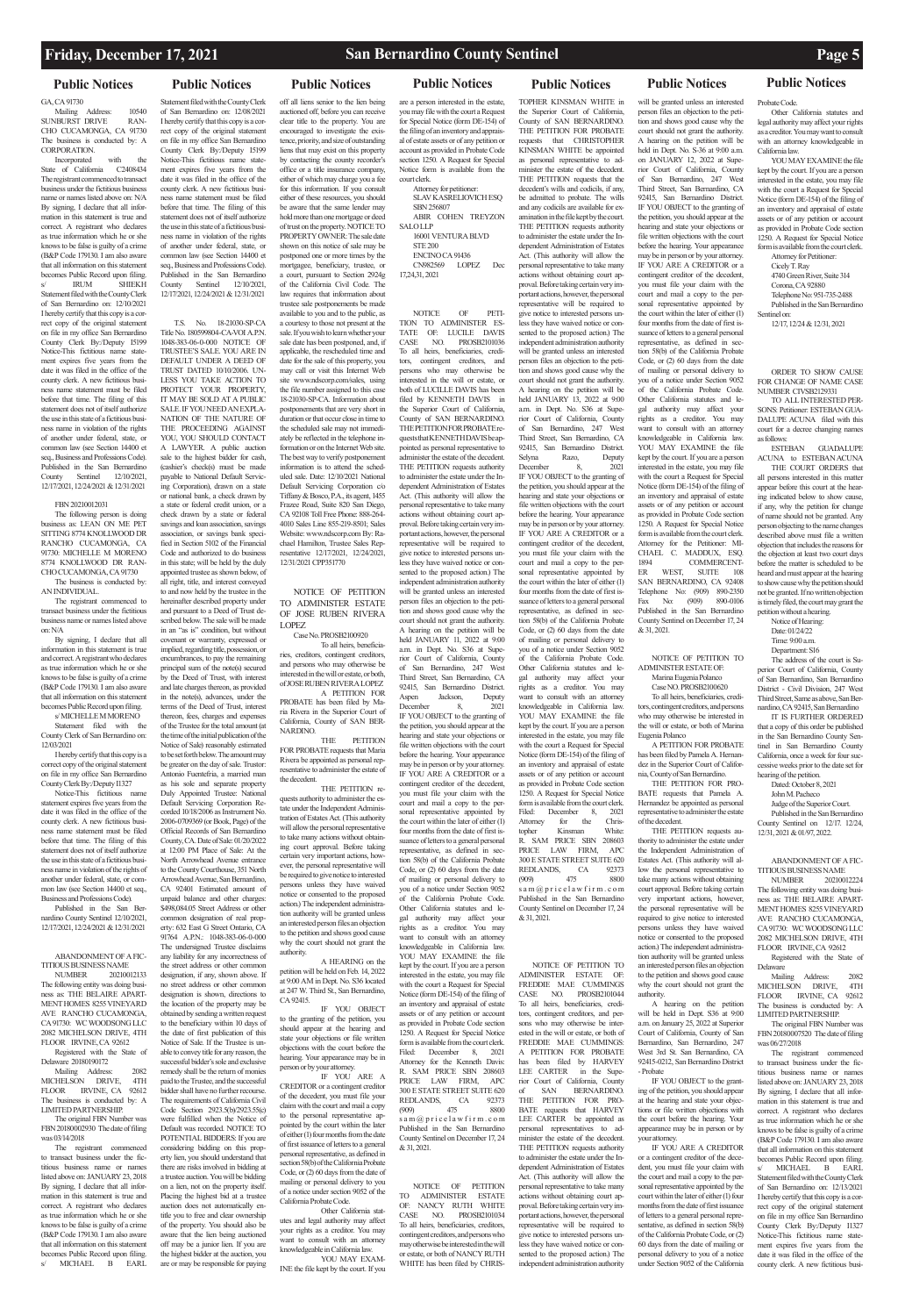ness name statement must be filed before that time. The filing of this statement does not of itself authorize the use in this state of a fictitious business name in violation of the rights of another under federal, state, or common law (see Section 14400 et seq., Business and Professions Code). Published in the San Bernardino County Sentinel 12/17/2021, 12/24/2021, 12/31/2021 & 01/07/2021

FBN 20210011798 The following person is doing business as: UNITY BBQ AND CATERING. 15821 SERRANO RD UNIT #2 APPLE VAL-LEY, CA 9230 ; ( PRINCIPAL PLACE OF BUSINESS SAN BERNARDINO ); IVORY D DAVIS JR 15821 SERRANO RD UNIT #2 APPLE VALLEY, CA 92307. The business is conduct-ed by: AN INDIVIDUAL. The registrant commenced to transact business under the fictitious business name or names listed above on: N/A By signing, I declare that all information in this statement is true and correct. A registrant who declares as true information which he or she knows to be false is guilty of a crime (B&P Code  $179130$ . I am aware that all information on this statement becomes Public Record upon filing. s/ IVORY D DAVIS JR, OWNER Statement filed with the County Clerk of San Bernardino on: 11/23/2021 I hereby certify that this copy is a correct copy of the original statement on file in my office San Bernardino County Clerk By:/Deputy Notice-This fictitious name statement expires five years from the date it was filed in the office of the county clerk. A new fictitious business name statement must be filed before that time. The filing of this statement does not of itself authorize the use in this state of a fictitious business name in violation of the rights of another under federal, state, or common law (see Section 14400 et seq., Business and Professions Code). Published in the San Bernardino County Sentinel 12/03/2021, 12/10/2021, 12/17/2021, 12/24/2021 CNBB47202108MT

FBN 20210011799 The following person is doing business as: WOODY WOOD PECKER TREE SERVICE. 7445 LOS FELIZ DR HIGH-LAND, CA 92346; ( PRINCIPAL PLACE OF BUSINESS SAN BERNARDINO ); ERIC J SALSBERRY 7445 LOS FELIZ DR HIGHLAND, CA 92346 The business is conduct-ed by: AN INDIVIDUAL. The registrant commenced to transact business under the fictitious business name or names listed above on: N/A By signing, I declare that all information in this statement is true and correct. A registrant who declares as true information which he or she knows to be false is guilty of a crime (B&P Code 179130. I a aware that all information on this statement becomes Public Record upon filing. s/ ERIC J SALSBERRY, OWNER Statement filed with the County Clerk of San Bernardino on: 11/23/2021 I hereby certify that this copy is a correct copy of the original statement on file in my office San Bernardino County Clerk By:/Deputy Notice-This fictitious name statement expires five years from the date it was filed in the office of the county clerk. A new fictitious business name statement must be filed before that time. The filing of this statement does not of itself authorize the use in this state of a fictitious business name in violation of the rights of another under federal, state, or common law (see Section 14400 et seq., Business and Professions Code). Published in the San Bernardino County Sentinel 12/03/2021, 12/10/2021, 12/17/2021<br>12/24/2021 CNBB47202107MT 12/24/2021 CNBB47202107MT

12/24/2021 CNBB47202104IR FBN 20210011858 The following person is doing business as: HACIENDA GARDEN DECOR. 3802 BRONSON ST SAN BERNARDINO, CA 92407; ( PRINCIPAL PLACE OF BUSINESS SAN BERNARDINO ); ANGELINA CELIS 3802 BRON-SAN BERNARDINO, CA 92407; EDGAR H DELGADO 3802 BRONSON ST SAN BERNARDINO, CA 92407; JOSE CASTANON 2345 N MILOR AVE RIALTO, CA 92377 The business is conducted by: GENERAL PARTNERSHIP. The registrant commenced to transact business under the fictitious business name or names listed above on: N/A By signing, I declare that all information in this statement is true and correct. A registrant who declares as true information which he or she knows to be false is guilty of a crime (B&P Code 179130. I am also aware that all information on this statement becomes Public Record upon filing.<br>Solution ANGELINA CELIS

s/ ANGELINA CELIS,<br>GENERAL PARTNER GENERAL PARTNER Statement filed with the County Clerk of San Bernardino on: 11/24/2021 I hereby certify that this copy is a correct copy of the original statement on file in my office San Bernardino County Clerk By:/Deputy Notice-This fictitious name statement ex-pires five years from the date it was filed **in** the office of the county clerk. A new fictitious business name statement must be filed before that time. The filing of this statement does not of itself authorize the use in this state of a fictitious business name in violation of the rights of another under fed-<br>cml state or common law (see Section 14400)

FBN 20210011660 The following person is doing busi-ness as: FAMILY NAILS & SPA. 1270 FOOTHILL BLVD UPLAND, CA 91786;( PRINCIPAL PLACE OF BUSINESS SAN BERNARDINO CUONG M NGUYEN 1270 W FOOT-HILL BLVD UPLAND, CA 91786. The business is conduct-ed by: AN INDIVIDUAL. The registrant commenced to transact business under the fictitious business name or names listed above on: N/A By signing, I declare that all information in this statement is true and correct. A registrant who declares as true information which he or she knows to be false is guilty of a crime (B&P Code 179130. I am also aware that all information on this statement becomes Public Record upon filing. s/ CUONG M NGUYEN, OWNER Statement filed with the County Clerk of San Bernardino on: 11/18/2021 I hereby certify that this copy is a correct copy of the original statement on file in my office San Bernardino County Clerk By:/Deputy Notice-This fictitious name statement expires five years from the date it was filed in the office of the county clerk. A new fictitious business name statement must be filed before that time. The filing of this statement does not of itself authorize the use in this state of a fictitious business name in violation of the rights of another under federal, state, or common law (see Section 14400 et seq., Business and Professions Code). Published in the San Bernardino County Sentinel 12/03/2021, 12/10/2021, 12/17/2021, 12/24/2021 CNBB47202106MT FBN 20210011309 The following person is doing business as: THREE BEES BOUTIQUE. 22400 BAR-TON ROAD SUITE 3 GRAND TER-RACE CA 92313; (PRINCIPAL PLACE OF BUSINESS SAN BERNARDINO ); LISA

# **Public Notices Public Notices Public Notices Public Notices Public Notices Public Notices Public Notices**

FBN 20210011931 The following person is doing business as: LUSSTWEAR. 747 W. SUNKIST ST ON-TARIO, CA 91762;( PRINCIPAL PLACE OF BUSINESS SAN BERNARDINO ); DENISE MARJORIE SOLIS 747 W. SUNKIST ST. ONTARIO, CA 91762; ANTONIO DE JESUS ARELLANO 747 W. SUNKIST ST. ONTARIO, CA 91762. The business is conducted by: A<br>GENERAL PARTNERSHIP PARTNERSHIP The registrant commenced to transact business under the fictitious business name or names listed above on: N/A By signing, I declare that all information in this statement is true and correct. A registrant who declares as true information which he or she knows to be false is guilty of a crime (B&P Code 179130. I am also aware that all information on this statement becomes Public Record upon filing. s/ DENISE MARJORIE SO<br>LIS GENERAL PARTNER

Notice-This fictitious name statement ex-pires five years from the date it was filed in the office of the county clerk. A new fictitious business name statement must be filed before that time. The filing of this statement does not of itself authorize the use in this state of a fictitious business name in violation of the rights of another under federal, state, or common law (see Section 14400 et seq., Business and Professions Code). Published in the San Bernardino County Sentinel 12/03/2021, 12/10/2021, 12/17/2021, 12/24/2021 CNBB47202105IR

> GENERAL PARTNER Statement filed with the County Clerk of San Bernardino on: 11/30/2021 I hereby certify that this copy is a correct copy of the original statement on file in my office San Bernardino County Clerk By:/Deputy Notice-This fictitious name statement expires five years from the date it was filed in the office of the county clerk. A new fictitious business name statement must be filed before that time. The filing of this statement does not of itself authorize the use in this state of a fictitious business name in violation of the rights of another under federal, state, or common law (see Section 14400 et seq., Business and Professions Code). ed in the San Bernardino County Sentinel 12/03/2021, 12/10/2021, 12/17/2021, 12/24/2021 CNBB47202101MC

FBN 20210011792 The following person is doing business as: DEERFIELD CONSTRUCTION SERVICES. 11354 CAMPUS ST LOMA LINDA, CA 92354;( PRINCIPAL PLACE OF BUSINESS SAN BERNARDINO ); GRACE JOY D TABINGO 11354 CAMPUS ST LOMA LINDA, CA 92354. The business is conduct-ed by: AN INDIVIDUAL. The registrant commenced to transact business under the fictitious business name or names listed above on: N/A By signing, I declare that all information in this statement is true and correct. A reg-istrant who declares as true information which he or she knows to be false is guilty of a crime (B&P Code 179130. I am also aware that all information on this statement becomes Public Record upon filing s/ GRACE JOY D TABINGO, OWNER Statement filed with the County Clerk of San Bernardino on: 11/23/2021 I hereby certify that this copy is a correct copy of the original statement on file in my office San Bernardino County Clerk By:/Deputy Notice-This fictitious name statement ex-pires five years from the date it was filed in the office of the county clerk. A new fictitious business name statement must be filed before that time. The filing of this statement does not of itself authorize the use in this state of a fictitious business name in violation of the rights of another under federal, state, or common law (see Section 14400 et seq., Business and Professions Code). Published in the San Bernardino County Sentinel 12/03/2021, 12/10/2021, 12/17/2021, N WATERMAN AVE UNIT A SAN BERNARDINO, CA 92404; ( PRINCI-PAL PLACE OF BUSINESS SAN BER-NARDINO ); [ MAILING ADDRESS P.O BOX 1153 SAN BERNARDINO CA 92402]; DFM, INC. 1505 ½ W 9TH STREET SAN BERNARDINO, CA 92402<br>The business is conduct-

M PANKULICS-GREEN 269 CHICKA-DEE CIRCLE RIVERSIDE, CA 92507. The business is conduct-ed by: AN INDIVIDUAL. The registrant commenced to transact business under the fictitious business name or names listed above on: N/A By signing, I declare that all information in this statement is true and correct. A reg-istrant who declares as true information which he or she knows to be false is guilty of a crime (B&P Code 179130. I am also aware that all information on this statement becomes Public Record upon filing. s/LISAMPANKULICS-GREEN, OWNER Statement filed with the County Clerk of San Bernardino on: 11/09/2021 I hereby certify that this copy is a correct copy of the original statement on file in my office San Bernardino County Clerk By:/Deputy 12/24/2021 CNBB47202102CH

eral, state, or common law (see Section 14400 et seq., Business and Professions Code). Published in the San Bernardino County Sentinel 12/03/2021, 12/10/2021, 12/17/2021, 12/24/2021 CNBB47202103IR

FBN 20210011868 The following person is doing business as: GLEN ENTERPRISES. 23812 PROS-PECT VALLEY DR. DIAMOND BAR, CA 91765; ( PRINCIPAL PLACE OF BUSINESS SAN BERNARDINO ); RICK'S POOL SERVICE AND MAIN-TENANCE INC. 23812 PROSPECT VAL-LEY DR. DIAMOND BAR, CA 91765<br>The business is conduct-The business is conduct-ed by: A CORPORATION. The registrant commenced to transact business under the fictitious business name or names listed above on: N/A By signing, I declare that all information in this statement is true and correct. A registrant who declares as true information which he or she knows to be false is guilty of a crime (B&P Code 179130. I am also aware that all information on this statement becomes Public Record upon filing. s/ RICHARD ROBERTS, PRESIDENT Statement filed with the County Clerk

of San Bernardino on: 11/29/2021

20210012049 The following person is doing business as: AA NUTRITION CENTER 723 N D SAN BERNARDINO, CA 92401; ( PRINCIPAL PLACE OF BUSINESS SAN BERNARDINO );[ MAILING ADDRESS 5601 STAFFORD CT CHINO HILLS, CA 91709]; DERAR S HUMOND 5601 STAFFORD CT CHINO HILLS, CA 91709 The business is conduct-ed by: AN INDIVIDUAL The registrant commenced to transact business under the fictitious business name or names listed above on: N/A By signing, I declare that all information in this statement is true and correct. A registrant who declares as true information which he or she knows to be false is guilty of a crime (B&P Code 179130. I am also aware that all information on this statement becomes Public Record upon filing. s/ DERAR S HUMOND, OWNER

I hereby certify that this copy is a correct copy of the original statement on file in my office San Bernardino County Clerk By:/Deputy Notice-This fictitious name statement expires five years from the date it was filed in the office of the county clerk. A new fictitious business name statement must be filed before that time. The filing of this statement does not of itself authorize the use in this state of a fictitious business name in violation of the rights of another under federal, state, or common law (see Section 14400 et seq., Business and Professions Code). Published in the San Bernardino County Sentinel 12/03/2021, 12/10/2021, 12/17/2021,

> FBN 20210012258 The following person is doing business as: PEDRO SMOG CHECK 405 WATERMAN AVE. STE B SAN BERNARDINO, CA 92410; ( PRIN-CIPAL PLACE OF BUSINESS SAN BERNARDINO ); SANDR CAR-RANZA 405 N. WATERMAN AVE, STE B SAN BERNARDINO, CA 92410 The business is conduct-ed by: AN INDIVIDUAL. The registrant commenced to transact business under the fictitious business name or names listed above on: N/A By signing, I declare that all information in this statement is true and correct. A registrant who declares as true information which he or she knows to be false is guilty of a crime (B&P Code 179130. I am also aware that all information on this statement becomes Public Record upon filing. s/ SANDRA CARRANZA, OWNER Statement filed with the County Clerk of San Bernardino on: 12/132021 I hereby certify that this copy is a correct copy of the original statement on file in my office San Bernardino County Clerk By:/Deputy Notice-This fictitious name statement expires five years from the date it was filed in the office of the county clerk. A new fictitious business name statement must be filed before that time. The filing of this statement does not of itself authorize the use in this state of a fictitious business name in violation of the rights of another under federal state, or common law (see Section 14400 et seq., Business and Professions Code). Published in the San Bernardino County Sentinel 12/17/2021, 12/24/2021, 12/31/2021 01/07/2021 CNBB49202102IR

FBN 20210011895 The following person is doing business as: HIGH FREQUENCY BEAUTY 2454 N ORANGE AVE RIALTO, CA 92377; ( PRINCIPAL PLACE OF BUSINESS SAN BERNARDINO ); CINTHIA F BOTELLO 2454 N ORANGE AVE RIALTO, CA 92377. The business is conduct-ed by: AN INDIVIDUAL. The registrant commenced to transact business under the fictitious business name or names listed above on: N/A By signing, I declare that all information in this statement is true and correct. A registrant who declares as true information which he or she knows to be false is guilty of a crime (B&P Code 179130. I am also aware that all information on this statement becomes Public Record upon filing. s/ CINTHIA F BOTELLO, OWNER Statement filed with the County Clerk San Bernardino on: 11/29/2021 I hereby certify that this copy is a correct copy of the original statement on file in my office San Bernardino County Clerk By:/Deputy Notice-This fictitious name statement expires five years from the date it was filed in the office of the county clerk. A new fictitious business name statement must be filed before that time. The filing of this statement does not of itself authorize the use in this state of a fictitious business name in violation of the rights of another under federal, state, or common law (see Section 14400 et seq., Business and Professions Code). Published in the San Bernardino County Sentinel 12/10/2021, 12/17/2021, 12/24/2021,

12/31/2021 CNBB48202102IR

FBN 20210011873 The following person is doing business as: ROBALO. 1720 E. D ST ONTARIO, CA 91764; ( PRINCIPAL PLACE OF BUSINESS SAN BERNARDINO ); CRUZ A MONGE VALENZU-ELA 1720 E. D ST ONTRIO, CA 91764; SANTIAGO RAMIREZ 1720 E. D ST ONTARIO, CA 91764. The business is conducted by: A<br>GENERAL PARTNERSHIP. PARTNERSHIP. The registrant commenced to transact business under the fictitious busin name or names listed above on: N/A By signing, I declare that all information in this statement is true and correct. A registrant who declares as true information which he or she knows to be false is guilty of a crime (B&P Code 179130. I am also aware that all information on this statement becomes Public Record upon filing.<br>
S/ CRUZ A MONGE VALENs/ CRUZ A MONGE VALEN-ZUELA, GENERAL PARTNER Statement filed with the County Clerk of San Bernardino on: 11/29/2021 I hereby certify that this copy is a correct copy of the original statement on file in my office San Bernardino County Clerk By:/Deputy Notice-This fictitious name statement expires five years from the date it was filed in the office of the county clerk. A new fictitious business name statement must be filed before that time. The filing of this statement does not of itself authorize the use in this state of a fictitious business name in violation of the rights of another under federal, state, or common law (see Section 14400 seq., Business and Professions Code). Published in the San Bernardino County Sentinel 12/10/2021, 12/17/2021, 12/24/2021, 12/31/2021 CNBB48202101CV

FBN 20210011942 The following person is doing business as: QUICK STOP CONVENIENCE 1435

The business is conduct-ed by: A CORPORATION The registrant commenced to transact business under the fictitious business name or names listed above on: N/A By signing, I declare that all information in this statement is true and correct. A registrant who declares as true information which he or she knows to be false is guilty of a crime (B&P Code 179130. I am also aware that all information on this statement becomes Public Record upon filing. DANI MHANA, PRESIDENT Statement filed with the County Clerk of San Bernardino on: 12/01/2021 I hereby certify that this copy is a correct copy of the original statement on file in my office San Bernardino County Clerk By:/Deputy Notice-This fictitious name statement expires five years from the date it was filed in the office of the county clerk. A new fictitious business name statement must be filed before that time. The filing of this statement does not of itself authorize the use in this state of a fictitious business name in violation of the rights of another under federal, state, or common law (see Section 14400 et seq., Business and Professions Code). Published in the San Bernardino County Sentinel 12/10/2021, 12/17/2021, 12/24/2021, 12/31/2021 CNBB48202103MT

FBN 20210012181 STATE-MENT OF ABANDONMENT OF USE OF FICTICIOUS BUSI-NESS NAME STAEMENT The following person is doing business as: TONY'S TREE SERVICE 35257 WILDWOOD CANYON RD YUCAIPA CA 92399; ( PRINCIPAL PLACE OF BUSINESS SAN BERNARDINO ALAN L MORRIS 35257 WILDWOOD CANYON RD YUCAIPA, CA 92399 The business is conducted by: AN INDI-VIDUAL. This statement was filed with the County Clerk of San Bernardino County on 07/11/2018. Original File# 20180008027 The registrant commenced to transact business under the fictitious business name or names listed above on: JUL 16, 2010 By signing, I declare that all information in this statement is true and correct. A registrant who declares as true information which he or she knows to be false is guilty of a crime (B&P Code 179130. I am also aware that all information on this statement becomes Public Record upon filing<br>s/ ALAN L. MORRIS. OWNER ALAN L. MORRIS, Statement filed with the County Clerk of San Bernardino on: 12/09/2021 I hereby certify that this copy is a correct copy of the original statement on file in my office San Bernardino County Clerk By:/Deputy Notice-This fictitious name statement expires five years from the date it was filed in the office of the county clerk. A new fictitious business name statement must be filed before that time. The filing of this statement does not of itself authorize the use in this state of a fictitious business name in violation of the rights of another under federal state, or common law (see Section 14400 et seq., Business and Professions Code). Published in the San Bernardino County Sentinel 12/17/2021, 12/24/2021, 12/31/2021, 01/07/2021 CNBB49202108MT

FBN 20210012052 The following person is doing business as: BOLLYWOOD THREADING & SPA 2550 S ARCHIBALD AVE #F ON-TARIO, CA 91761; ( PRINCIPAL PLACE OF BUSINESS SAN BERNARDINO ); YASMEEN CHOUDRY 2550 S AR-CHIBALD AVE #F ONTARIO, CA 91761<br>The business is conduct-The business is conduct-ed by: AN INDIVIDUAL registrant commenced to transact business under the fictitious business name or names listed above on: N/A By signing, I declare that all information in this statement is true and correct. A registrant who declares as true information which he or she knows to be false is guilty of a crime (B&P Code 179130. I am also aware that all information on this statement becomes Public Record upon filing. s/ YASMEEN CHOUDRY, OWNER Statement filed with the County Clerk of San Bernardino on: 12/03/2021 I hereby certify that this copy is a correct copy of the original statement on file in my office San Bernardino County Clerk By:/Deputy Notice-This fictitious name statement expires five years from the date it was filed a the office of the county clerk. A new fictitious business name statement must be filed before that time. The filing of this statement does not of itself authorize the use in this state of a fictitious business name in violation of the rights of another under federal, state, or common law (see Section 14400 et seq., Business and Professions Code). Published in the San Bernardino County Sentinel 12/10/2021, 12/17/2021, 12/24/2021, 12/31/2021 CNBB48202104MT

FBN 20210011960 The following person is doing business as: BONANZA PLASTERING 7166 BRI-SAS CT RANCHO CUCAMONGA, CA 91739; ( PRINCIPAL PLACE OF BUSINESS SAN BERNARDINO ); AN-TONIO GOMEZ JR 7166 BRISAS CT RANCHO CUCAMONGA, CA 91739 The business is conduct-ed by: AN INDIVIDUAL The registrant commenced to transact business under the fictitious business name or names listed above on: N/A By signing, I declare that all information in this statement is true and correct. A registrant who declares as true information which he or she knows to be false is guilty of a crime (B&P Code 179130. I am also aware that all information on this statement becomes Public Record upon filing. s/ ANTONIO GOMEZ JR. , OWNER Statement filed with the County Clerk of San Bernardino on: 12/012021 I hereby certify that this copy is a correct copy of the original statement on file in my office San Bernardino County Clerk By:/Deputy Notice-This fictitious name statement expires five years from the date it was filed in the office of the county clerk. A new fictitious business name statement must be filed before that time. The filing of this statement does not of itself authorize the use in this state of a fictitious business name in violation of the rights of another under fed-

eral, state, or common law (see Section 14400 et seq., Business and Professions Code). Published in the San Bernardino County Sentinel 12/10/2021, 12/17/2021, 12/24/2021, 12/31/2021 CNBB48202105MT

Statement filed with the County Clerk of San Bernardino on: 12/03/2021

I hereby certify that this copy is a correct copy of the original statement on file in my office San Bernardino County Clerk By:/Deputy Notice-This fictitious name statement expires five years from the date it was filed in the office of the county clerk. A new fictitious business name statement must be filed before that time. The filing of this statement does not of itself authorize the use in this state of a fictitious business name in violation of the rights of another under federal, state, or common law (see Section 14400 et seq., Business and Professions Code). Published in the San Bernardino County Sentinel 12/10/2021, 12/17/2021, 12/24/2021, 12/31/2021 CNBB48202106IR

### FBN 20210012284

The following person is doing business as: WAR GUARDIANS 1375 W. SAN BER-NARDINO RD. #156 COVINA, CA 91722; ( PRINCIPAL PLACE OF BUSINESS SAN BERNARDINO ); DONALD L DE-NOYER 1375 W. SAN BERNARDINO RD. #15 COVINA, CA 91722; SOCORRO LOPEZ ZEPEDA 1375 W. SAN BER-NARDINO RD. #156 COVINA, CA 91722 The business is conducted by: A<br>GENERAL PARTNERSHIP PARTNERSHIP The registrant commenced to transact business under the fictitious business name or names listed above on: N/A By signing, I declare that all information in this statement is true and correct. A registrant who declares as true information which he or she knows to be false is guilty of a crime (B&P Code 179130. I am also aware that all information on this statement becomes Public Record upon filing. s/ DONALD L. DENOY-ER, GENERAL PARTNER Statement filed with the County Clerk of San Bernardino on: 12/14/2021 I hereby certify that this copy is a correct copy of the original statement on file in my office San Bernardino County Clerk By:/Deputy Notice-This fictitious name statement expires five years from the date it was filed in the office of the county clerk. A new fictitious business name statement must be filed before that time. The filing of this statement does not of itself authorize the use in this state of a fictitious business name in violation of the rights of another under federal, state, or common law (see Section 14400 et seq., Business and Professions Code). Published in the San Bernardino County Sentinel 12/17/2021, 12/24/2021, 12/31/2021, 01/07/2021 CNBB49202101IR

FBN 20210012015 The following person is doing business as: WOLF SNACKS 255  $\Omega$ AK DRIVE LAKE ARROWHEAD, CA 92352; ( PRINCIPAL PLACE OF BUSINESS SAN BERNARDINO ); [ MAIL-

ING ADDRESS PO BOX 90614 SAN BERNARDINO, CA 92427]; JASEN E MATTINGLY 255 OAK DRIVE LAKE ARROWWHEAD, CA 92352<br>The business is conduct-The business is conduct-ed by: AN INDIVIDUAL. The registrant commenced to transact business under the fictitious business name or names listed above on: N/A By signing, I declare that all information in this statement is true and correct. A registrant who declares as true information which he or she knows to be false is guilty of a crime (B&P Code 179130. I am also aware that all information on this statement becomes Public Record upon filing. s/ JASEN MATTINGLY, OWNER Statement filed with the County Clerk of San Bernardino on: 12/03/2021 I hereby certify that this copy is a correct copy of the original statement on file in my office San Bernardino County Clerk By:/Deputy Notice-This fictitious name statement expires five years from the date it was filed in the office of the county clerk. A new ficti tious business name statement must be filed before that time. The filing of this statement does not of itself authorize the use in this state of a fictitious business name in violation of the rights of another under federal,

state, or common law (see Section 14400 et seq., Business and Professions Code). Published in the San Bernardino County Sentinel 12/17/2021, 12/24/2021, 12/31/2021, 01/07/2021 CNBB49202103IR

FBN 20210012049 The following person is doing busi-ness as: AA NUTRITION CENTER 723 N D ST SAN BERNARDINO, CA 92401; ( PRINCIPAL PLACE OF BUSINESS SAN BERNARDINO ); MAILING ADDRESS 5601 STAF FORD CT CHINO HILLS, CA 91709]; DERAR S HUMOUD 5601 STAF-FORD CT CHINO HILLS, CA 91709 The business is conduct-ed by: AN INDIVIDUAL. The registrant commenced to transact business under the fictitious business name or names listed above on: N/A By signing, I declare that all information  $\frac{1}{2}$  in this statement is true and correct. A registrant who declares as true information which he or she knows to be false is guilty of a crime (B&P Code 179130. I am also aware that all information on this statement becomes Public Record upon filing. s/ DERAR S HUMOUD, OWNER Statement filed with the County Clerk of San Bernardino on: 12/03/2021 I hereby certify that this copy is a correct copy of the original statement on file in my office San Bernardino County Clerk By:/Deputy Notice-This fictitious name statement expires five years from the date it was filed in the office of the county clerk. A new fictitious business name statement must be filed before that time. The filing of this statement does not of itself authorize the use in this state of a fictitious business name in violation of the rights of another under federal state, or common law (see Section 14400 et seq., Business and Professions Code). Published in the San Bernardino County

Sentinel 12/17/2021, 12/24/2021, 12/31/2021, 01/07/2021 CNBB49202104IR

FBN 20210012105 The following person is doing busi-ness as: GALIL PRODUCTIONS 199 STATE HWY 138 CRESTLINE, CA 92325; ( PRINCIPAL PLACE OF BUSINESS SAN BERNARDINO ); [ MAILING ADDRESS P.O. BOX 3727 CRESTLINE, CA 92325]; GA-BRIEL MARCOS REMON 199 STATE HWY 138 CRESTLINE, CA 92325<br>The business is conduct-The business is conduct-ed by: AN INDIVIDUAL. The registrant commenced to transact business under the fictitious business name or names listed above on: MAR 10, 2010 By signing, I declare that all information  $\frac{1}{2}$  in this statement is true and correct. A registrant who declares as true information which he or she knows to be false is guilty of a crime (B&P Code 179130. I am also aware that all information on this statement becomes Public Record upon filing.<br>
s/ GABRIEL MARs/ GABRIEL<br>COS REMON, OWNER Statement filed with the County Clerk of San Bernardino on: 12/07/2021 I hereby certify that this copy is a correct copy of the original statement on file in my office San Bernardino County Clerk By:/Deputy Notice-This fictitious name statement ex-pires five years from the date it was filed in the office of the county clerk. A new fictitious business name statement must be filed before that time. The filing of this statement

does not of itself authorize the use in this state of a fictitious business name in violation of the rights of another under federal,

state, or common law (see Section 14400 et seq., Business and Professions Code). Published in the San Bernardino County

### Sentinel 12/17/2021, 12/24/2021, 12/31/2021, 01/07/2021 CNBB49202105IR

FBN 20210012107 The following person is doing business as: EMPIRE TRANSPORTATION, INC 14840 EBONY PL FONTANA CA 92335; ( PRINCIPAL PLACE OF BUSI-NESS SAN BERNARDINO ); NINEO-NINE TRANSPORTATION, INC 14840 EBONY PL FONTANA, CA 92335 The business is conduct-ed by: A CORPORATION The registrant commenced to transact business under the fictitious business name or names listed above on: N/A By signing, I declare that all information in this statement is true and correct. A registrant who declares as true information which he or she knows to be false is guilty

of a crime (B&P Code 179130. I am also are that all information on this state ment becomes Public Record upon filing.<br>
S/
FMMANUEL LIZAs/ EMMANUEL LIZA-<br>EEAGA. PRESIDENT EEAGA, PRESIDENT Statement filed with the County Clerk of San Bernardino on: 12/07/2021 I hereby certify that this copy is a correct copy of the original statement on file in my office San Bernardino County Clerk By:/Deputy Notice-This fictitious name statement expires five years from the date it was filed in the office of the county clerk. A new fiction tious business name statement must be filed before that time. The filing of this statement does not of itself authorize the use in this state of a fictitious business name in violation of the rights of another under federal, state, or common law (see Section 14400 et seq., Business and Professions Code). Published in the San Bernardino County Sentinel 12/17/2021, 12/24/2021, 12/31/2021, 01/07/2021 CNBB49202106MT

FBN 20210012179 The following person is doing business as: TONY'S TREE SERVICE 9187 BONITA DRIVE CHERRY VALLEY, CA 92223; ( PRINCIPAL PLACE OF BUSINESS SAN BERNARDINO );

MICHAEL D CUSTER 9187 DONITA DRIVE CHERRY VALLEY, CA 92223 The business is conduct-ed by: AN INDIVIDUAL. The registrant commenced to transact business under the fictitious business name or names listed above on: N/A By signing, I declare that all information in this statement is true and correct. A registrant who declares as true information which he or she knows to be false is guilty of a crime (B&P Code 179130. I am also aware that all information on this statement becomes Public Record upon filing. s/ MICHAEL D. CUSTER, OWNER Statement filed with the County Clerk of San Bernardino on: 12/09/2021 I hereby certify that this copy is a correct copy of the original statement on file in my office San Bernardino County Clerk By:/Deputy Notice-This fictitious name statement expires five years from the date it was filed in the office of the county clerk. A new fictitious business name statement must be filed before that time. The filing of this statement does not of itself authorize the use in this state of a fictitious business name in violation of the rights of another under federal state, or common law (see Section 14400 et seq., Business and Professions Code). Published in the San Bernardino County Sentinel 12/17/2021, 12/24/2021, 12/31/2021, 01/07/2021 CNBB49202107MT

### FBN 20210012178

The following person is doing business as: VIZION PERFORMANCE 1471 E HICHLAND CT ONTARIO,<br>CA 91764; (PRINCIPAL PLACE OF CA 91764; ( PRINCIPAL PLACE OF BUSINESS SAN BERNARDINO ); CHRISTOPHER A TRUJILLO 1471 E HIGHLAND CT ONTARIO, CA 91764 The business is conduct-ed by: AN INDIVIDUAL. The registrant commenced to transact business under the fictitious business name or names listed above on: N/A By signing, I declare that all information ent is true and correct. A registrant who declares as true information which he or she knows to be false is guilty of a crime (B&P Code 179130. I am also aware that all information on this statement becomes Public Record upon filing. CHRISTOPHER A. TRUJILLO, Statement filed with the County Clerk of San Bernardino on: 12/09/2021 I hereby certify that this copy is a correct copy of the original statement on file in my office

San Bernardino County Clerk By:/Deputy Notice-This fictitious name statement expires five years from the date it was filed in the office of the county clerk. A new fictitious business name statement must be filed before that time. The filing of this does not of itself authorize the use in this state of a fictitious business name in violation of the rights of another under federal, state, or common law (see Section 14400 et seq., Business and Professions Code). Published in the San Bernardino County Sentinel 12/17/2021, 12/24/2021, 12/31/2021, 01/07/2021 CNBB49202109MT

### FBN 20210012269

The following person is doing business as: THE APU DOCTOR, CORP 1161 W I STREET APT #4 ONTARIO, CA 91762; ( PRINCIPAL PLACE OF BUSINESS SAN BERNARDINO ); THE APU DOCTOR, CORP 1161 W I STREET APT #4 ONTARIO, CA 91762 The business is conduct-ed by: A CORPORATION The registrant commenced to transact business under the fictitious business name or names listed above on: N/A By signing. I declare that all information in this statement is true and correct. A registrant who declares as true information which he or she knows to be false is guilty of a crime (B&P Code 179130. I am also aware that all information on this state-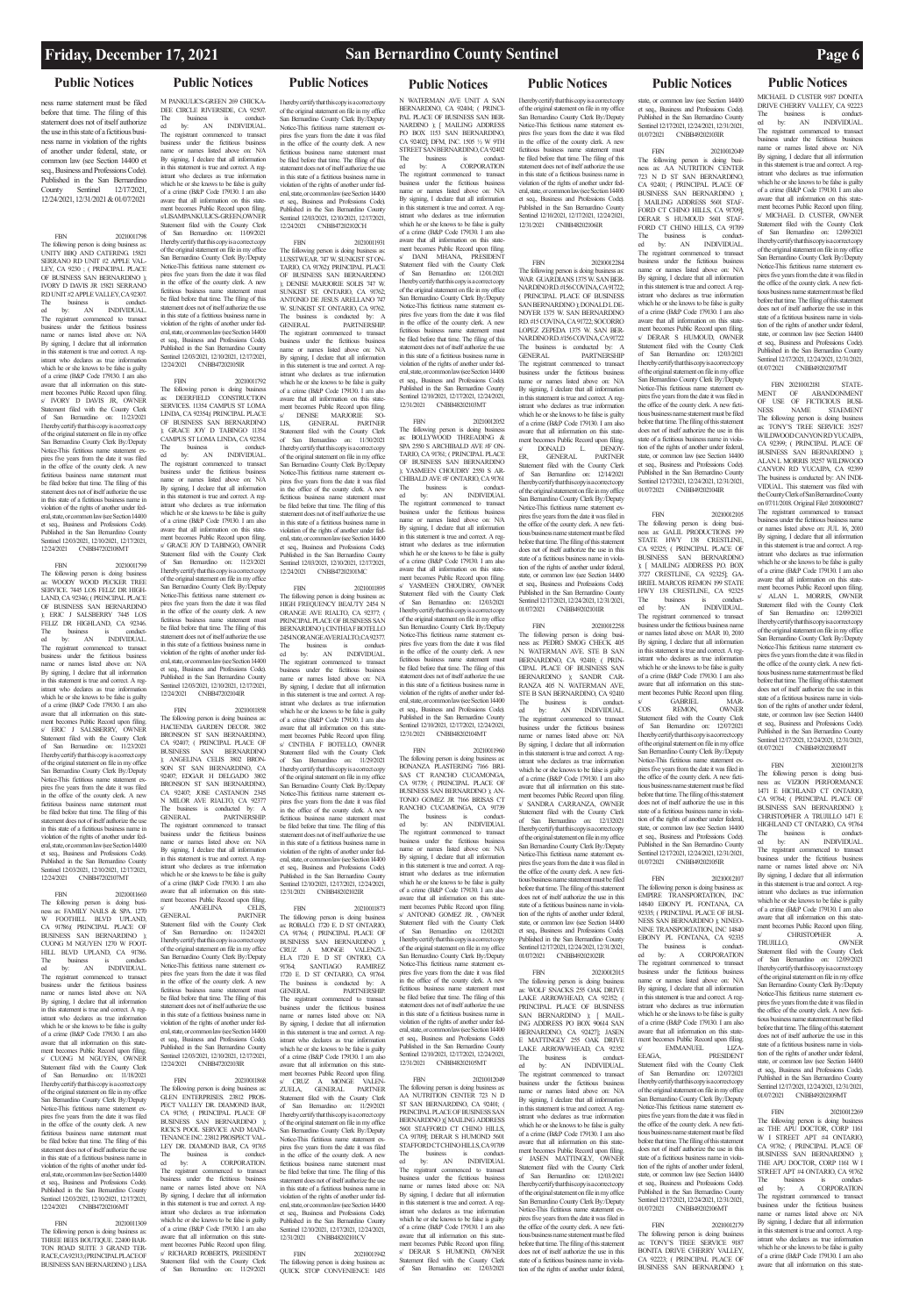*Continued on Page 8* 

# **Establishment Seeking To Apply Legal Cure To Gomez's Political Indelicacy**

*from page 2* 

### **Public Notices Public Notices**

# **Friday, December 17, 2021 San Bernardino County Sentinel Page 7**

### **Public Notices Public Notices Public Notices Public Notices Public Notices**

tion of the rights of another under federal state, or common law (see Section 14400 et seq., Business and Professions Code). Published in the San Bernardino County Sentinel 12/17/2021, 12/24/2021, 12/31/2021, 01/07/2021 CNBB49202110 FBN 20210012288

ment becomes Public Record upon filing. s/ CARLOS QUINTEROS CARRILLO, PRESIDENT Statement filed with the County Clerk of San Bernardino on: 12/14/2021 I hereby certify that this copy is a correct copy of the original statement on file in my office San Bernardino County Clerk By:/Deputy Notice-This fictitious name statement expires five years from the date it was filed in the office of the county clerk. A new fictitious business name statement must be filed before that time. The filing of this statement does not of itself authorize the use in this state of a fictitious business name in viola-

The business is conduct-ed by: A CORPORATION The registrant commenced to transact business under the fictitious business name or names listed above on: N/A By signing, I declare that all information

The following person is doing busi-ness as: HELPING HAND MENTAL HALTH SERVICES INC 9923 LIME AVENUE FONTANA, CA 92335; ( PRINCIPAL PLACE OF BUSINESS SAN BERNARDINO ); APPLE MEN-TAL HEALTH SERVICES INC 9923 LIME AVENUE FONTANA, CA 92335 in this statement is true and correct. A registrant who declares as true information which he or she knows to be false is guilty of a crime (B&P Code 179130. I am also aware that all information on this statement becomes Public Record upon filing. s/ JO R.ROCA-TUAZON, PRESIDENT Statement filed with the County Clerk of San Bernardino on: 12/14/2021

Notice-This fictitious name statement expires five years from the date it was filed in the office of the county clerk. A new fictitious business name statement must be filed before that time. The filing of this statement does not of itself authorize the use in this state of a fictitious business name in violation of the rights of another under federal, state or common law (see Section 14400 et seq., Business and Professions Code). Published in the San Bernardino County Sentinel 12/17/2021, 12/24/2021, 12/31/2021, 01/07/2021 CNB-B49202112IR

I hereby certify that this copy is a correct copy of the original statement on file in my office San Bernardino County Clerk By:/Deputy Notice-This fictitious name statement expires five years from the date it was filed in the office of the county clerk. A new fictitious business name statement must be filed before that time. The filing of this statement does not of itself authorize the use in this state of a fictitious business name in violation of the rights of another under federal, state, or common law (see Section 14400 et seq., Business and Professions Code). Published in the San Bernardino County Sentinel 12/17/2021, 12/24/2021,

12/31/2021, 01/07/2021 CN-BB49202111MT

FBN 20210012106 The following person is doing business as: K-MARTINEZ CONSTRUCTION 764 N. DALLAS AVE. SAN BERNARDI-NO, CA 92410; ( PRINCIPAL PLACE OF BUSINESS SAN BERNARDINO ); KEVINGMARTINEZ 764 N. DALLAS AVE SAN BERNARDINO, CA 92410<br>The business is conduct-The business is conduct-ed by: AN INDIVIDUAL. The registrant commenced to transact business under the fictitious business

name or names listed above on: N/A By signing, I declare that all information in this statement is true and correct. A registrant who declares as true information which he or she knows to be false is guilty of a crime (B&P Code 179130. I am also aware that all information on this statement becomes Public Record upon filing. s/ KEVIN G. MARTINEZ, OWNER Statement filed with the County Clerk of San Bernardino on: 12/07/2021 I hereby certify that this copy is a correct copy of the original state-ment on file in my office San Bernardino County Clerk By:/Deputy

On November 1, in a complaint sworn out and filed by Deputy District Attorney Britt Imes, Rodriguez was charged with two counts of obstructing a police officer/resisting arrest; two counts of disturbing a public meeting, conspiracy to commit a crime and disrupting a business operation – stemming from his actions on June 2, July 6 and July 20, 2021.

In a separate complaint, Imes on behalf of the San Bernardino County District Attorney's Office and the People of the State of California charged Gomez with one misdemeanor count of PC148(a)1, resisting, obstructing or delaying of a peace officer and one misdemeanor count of PC242 – battery, both stemming from the June 2 incident and additionally charged her with two misdemeanor counts of  $PC148(a)1$  – resisting, obstructing or delaying of a peace officer and one count of PC403 – disturbance of a public meeting, relating to her action on July 20. Gomez was not criminally charged in the goingson of July 6.

While Gomez and Rodriguez are considered codefendants with regards to the crimes they are alleged to have engaged in on June 2 and July 20, Rodriquez, remarkably, has not waived his right to a speedy trial. He is therefore being tried separately from Gomez, who has consented to a delay.

At the very least, the

criminal filing against Gomez and her sidekick was intended take Gomez aback, knock the wind out of her sails and illustrate in no uncertain terms that she is not the force driving things in Victorville or anywhere else. It was hoped that the criminal filing would do more than that; on top of the cascade of negative publicity Gomez had already sustained, it was figured that criminal charges, the publicity of a trial and an eventual conviction might very well bring to a close Gomez's

run as a politician, rendering

her reelection to the council in 2024 or election to any other office highly unlikely. It went without saying that it was governmental authority that was in control. It was no secret that Gomez was penurious and Rodriguez was equally impoverished. Neither had the means to secure top drawer nor even middle drawer legal representation. Gomez, in her function as a city official, long before had demonstrated she hadn't a jot of procedural expertise, and there was nothing to suggest she or Rodriguez knew anything about the law. Both were on a track, or so it seemed, to perdition.

In less than a month, however, Rodriguez was able to reverse the tables.

Under the Sixth Amendment to the U.S. Constitution, the criminally accused have a right to a speedy trial. In accordance with California law and precedent, a speedy trial is defined as within 60 days of being charged for felonies and 30 days for misdemeanors. Since the complaint against Rodriguez had been executed on November 1, prosecutors had until, presumably, December 1 to initiate the trial. Meanwhile the cases against Gomez and Rodriguez during the month of November had wended their procedural way into the courtrooms of no fewer than six judges - David Driscoll, Christopher Pallone, Kawika Smith, Dwight Moore, Scott Seeley and Ronald Gilbert, all of whom at some level recognized the matter for the political show event that is and most of whom wanted nothing to do with it. One by one each managed, or seemed to manage, to slip out from underneath it as the procedure moved on into the courtroom of the next jurist. With each succeeding day, the December 1 deadline loomed closer and closer and Rodriguez had not waived his right to a speedy trial. The assumption on the prosecutorial side was that given his lack of sophistication and the degree to which he was illequipped to engage in any sort of criminal defense, Rodriguez would naturally want to delay the proceedings. November turned to

### December.

On December 1, the case against Rodriguez had made its way into the courtroom of a seventh judge – Judge John Vander Feer. Representing Rodriguez was Deputy Public Defender Matthew Canty. Deputy District Attorney Justin Crocker, who was not in the courtroom but was appearing telephonically, told Judge Vander Feer the prosecution was not ready for trial, had never indicated it was ready for trial, and had not secured its witnesses.

On December 2, again before Judge Vander Feer, Canty was representing Rodriguez. The prosecutor's office, which had so confidently filed the matter a month and a day previously, had scrambled to get there. The lawyer who it was intended would take the matter to trial, assuming it went to trial, was Deputy District Attorney Jason Wilkinson. Wilkinson, however, was engaged elsewhere. Appearing on behalf of the People of the State of California was Supervising Deputy District Attorney Britt Imes, who had filed the case against Gomez and Rodriguez.

 Imes original involvement in the case had been more of a psychological tactic than anything else. For more than a decade-and-ahalf, Imes has functioned as one of the district attorney's office's leading prosecutors, assigned to some of the most serious matters in the county – murders, multiple murders, gangland activity involving lifetime criminals trafficking in massive amounts of narcotics or participating in layered conspiracies. No one seriously contemplated having him following through on the prosecution of misdemeanors normally reserved for recently hired deputy prosecutors who had just passed the bar, let alone minor issues involving vaping in a public place or speaking out of turn or too loudly at council meeting. With Imes there, Judge Vander Feer on the morning of December 2 determined that the parties were ready to go to trial and assigned the case to Judge Kawika Smith in Victorville Department 5.

The selection of Judge Kawika Smith was an interesting one. He had been on the bench on December 2 four months to the day, having been elevated to a judgeship by Governor Gavin Newsom in July, whereupon he was sworn in on August 2. A Democrat, he had spent his entire law career previously in San Bernardino County as a member of the public defender's office, where he had been hired in 1995 and where he had been promoted to a supervisor in 2014. As someone who was accustomed to defending the criminally accused, Judge Smith as jurist with the San Bernardino County Superior Court was somewhat akin to a fish on land. Throughout the San Bernardino County court system the watchword has long been that the benefit of the doubt should be provided to those who represent the law and advocate on behalf of its enforcement and application – police officers, sheriff's deputies and the prosecutor's office – and that technicalities in the law should not be applied or interpreted to allow the guilty to walk free. In the San Bernardino County Superior Court, a consistent standard is that the accused are entitled to a presumption of innocence only upon each making a demonstration of that innocence. While Governor Newsom's appointment entitled Judge Smith to his place on the bench, he yet needs, to be granted full entrance into the inner sanctum of Brethren and Sistren arbiters who embody the traditional spirit of San Bernardino County's ultimate lawgivers, to demonstrate that he is prepared to func-

tion in accordance with the values of the Victorville and High Desert political and legal establishment and hold accountable those who break the law and defy the conventions of decent society and the Republican ethos that is in ascendancy locally. As such, he was under tremendous pressure to keep the prosecution of Rodriguez and Gomez on track. Judge Smith had no idea that Rodriguez's trial was

to commence that day in his courtroom until liter-

ally minutes before it began and he learned that Judge Vander Feer has assigned the matter to him forthwith. Judge Smith's first major

test came that day, December 2, when Gomez was present in the courtroom as an observer of the process to mete out justice to Rodriguez. The prosecutors, seizing upon the prospect that Gomez might be a witness in the case, wanted her removed. Judge Smith ordered Gomez to not have contract with the other potential witnesses, and she was ordered as well to not enter the courthouse parking lot or the courthouse until further notice of the court. The court minutes hinted at the elements of Gomez's personality and relationship with authority that had led to that juncture, stating, 'The record will reflect that Blanca Gomez absconded from the courtroom while the court was giving orders to her and was returned to the courtroom by the bailiff. Also, while the court was giving orders to Blanca Gomez, her back was turned to the court."

Judge Smith's second test came on December 6, when he heard Canty's arguments with regard to a Penal Code 1382 motion he had filed, which propounded that the case against Rodriguez had to be dismissed because his right to a speedy trial had been violated. Though he had sufficient grounds for granting the motion given that more than thirty days had elapsed from the filing of the charges against Rodriguez and the commencement of his trial, Judge Smith denied that motion, reasoning that Rodriguez had been arraigned on No-

vember 3 and the disheveled shuffling of Imes into his courtroom on December 2 sufficed as the beginning of Rodriguez's trial.

An atmosphere of show trial spectacle hovers about the case. Not one, not two, not three but four prospective jury fields were hurriedly put together by the court as potential panels to assess Rodriguez's guilt or innocence and brought into the courtroom, the first on December 2. After questioning of the men and women, known as voir dire, began,

two of those prospective jurors were dismissed, but the balance returned the next day, a Friday. The day ended without a jury and alternates being chosen. On Monday, December 6, the jurors from the previous Thursday and Friday, referred to as Panel A, had returned, augmented by another set of potential jurors, that being Panel B. They waited outside the courtroom while inside the courtroom Canty asserted that the prosecution should be banned from calling any of its scheduled witnesses because the prosecution had not provided timely disclosure of those witnesses to the defense team, which has a right under state evidentiary rules and the U.S. Constitution to examine ahead of time the information, evidence and witnesses to be used by the prosecution. Judge Smith denied that motion.

The focus of the court, the prosecution and the defense then returned to the jury panels. Canty made a motion to dismiss all of the jurors because of an apparent error by the court prejudicial to the defendant. Judge Smith dismissed all of the jurors, both Panel A and Panel B.

On December 7, Wilkinson and Canty engaged in some low intensity legal sparring, and Judge Smith agreed to hold a bail hearing for Rodriguez the next day.

Early on December 8, Judge Smith heard from Canty that witnesses he considered crucial to the case and whom he intended to call - Mayor Debra Jones; Mayor Jones' husband, Ernest Jones; Victorville City Manager Keith Metzler; Victorville City Attorney Andre de Bortnowsky; Assistant to the City Manager Jenelle Davidson; and Victorville Municipal Purchasing Services Manager John Mendiola – were resisting having to testify and were ducking subpoenas. There was discussion relating to juror confidentiality issues, apparently pertaining to potential tainting of the jury pool by the prosecution and members of the Victorville political establishment hostile to Gomez and therefore hostile to Rodriguez.